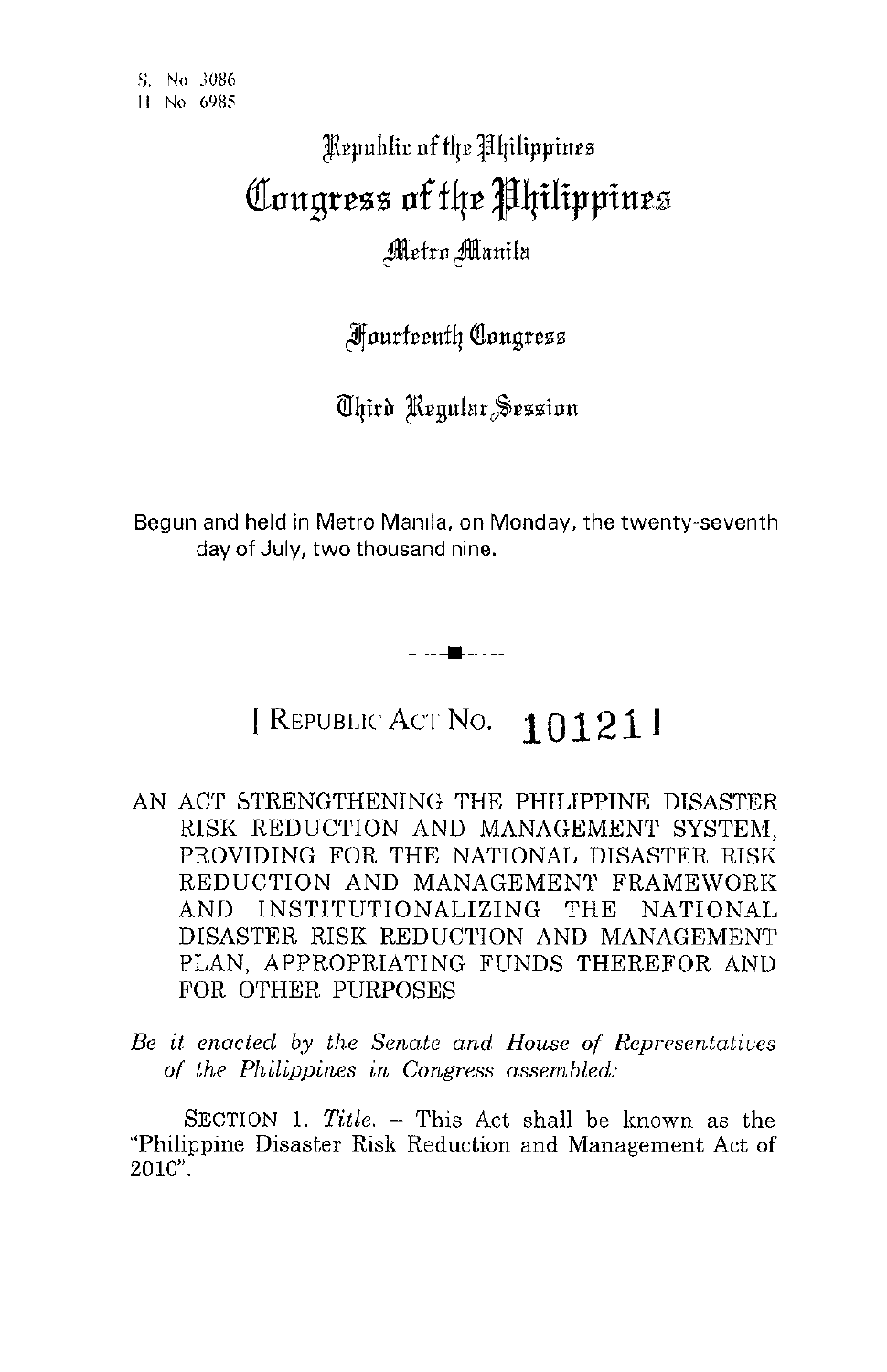SEC. 2. *Declaration of Policy.* - It shall be the policy of the State to:

(a) Uphold the people's constitutional rights to life and property by addressing the root causes of vulnerabilities to disasters, strengthening the country's institutional capacity for disaster risk reduction and management and building the resilience of local communities to disasters including climate change impacts;

(b) Adhere to and adopt the universal norms, principles. and standards of humamtarian assistance and the global effort **on risk reduction as concrete expression of the country's commitment to overcome human sufferings due to recurring**  disasters;

(c) Incorporate mternationally accepted principles of disaster risk management in the creation and implementation of national, regional and local sustainable development and poverty reduction strategles, policies, plans and budgets;

(d) Adopt a disaster risk reduction and management approach that is holistic, comprehensive, integrated, and proactive in lessening the socioeconomic and environmental impacts of disasters including climate change, and promote the involvement and participation of all sectors and all stakeholders concerned, at all levels, especially the local community;

(e) Develop, promote, and implement a comprehensive National Disaster Risk Reduction and Management Plan (NDRRMP) that aims to strengthen the capacity of the national government and the local government units (LGUs), together with partner stakeholders, to build the disaster resilience of communities, and' to institutionalize arrangements and measures for reducing disaster risks, including projected climate risks, and enhancing disaster preparedness and response capabilities at all levels;

(f) Adopt and implement a coherent, comprehensive, integrated, efficient and responsive disaster risk reduction program incorporated in the development plan at various levels of'government adhering to the principles of good governance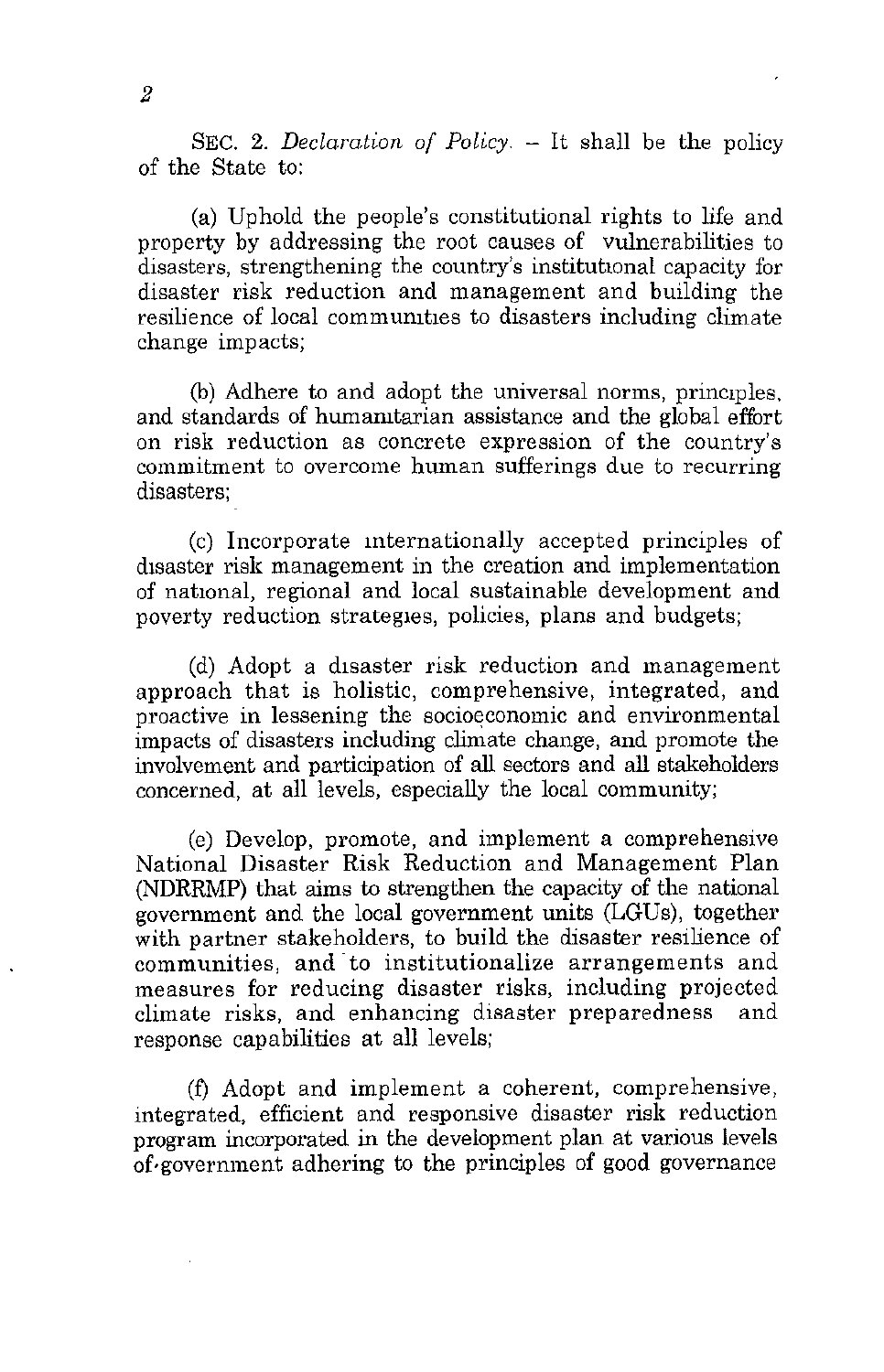such as transparency and accountability within the context of poverty alleviation and environmental protection;

(g) Mainstream disaster risk reduction and climate change in development processes such as policy formulation, socioeconomic development planning, budgeting, and **governance, particularly in the areas of environment,**  agriculture, water, energy, health, education, poverty reduction, land-use and urban planning, and public infrastructure and housmg, among others;

(h) Institutionalize the policies, structures, coordination mechanisms and programs with continumg budget appropriation on disaster risk reduction from national down to local levels towards building a disaster-resilient nation and  $comm$  unities;

(i) Mainstream disaster risk reduction into the peace **process and conflict resolution approaches in order to mirumize**  loss of lives and damage to property, and ensure that communities in conflict zones can immediately go back to their normal lives during periods of intermittent conflicts;

(i) Ensure that disaster risk reduction and climate change **measures are gender responsive, sensitIve to indigenous**  knowledge systems, and respectful of human rights;

(k) Recognize the local risk patterns across the country and strengthen the capacity of LGUs for disaster risk reduction and management through decentralized powers, responsibilities, and resources at the regional and local levels;

(I) Recogmze and strengthen the capacities of LGUs and communities in mitigating and preparing for, respondmg to, and recovering from the impact of disasters;

(m) Engage the participatlon of civil society organizations (eSOs), the private sector and volunteers in the government's disaster risk reduction programs towards complementation of resources and effective delivery of services to the citizenry;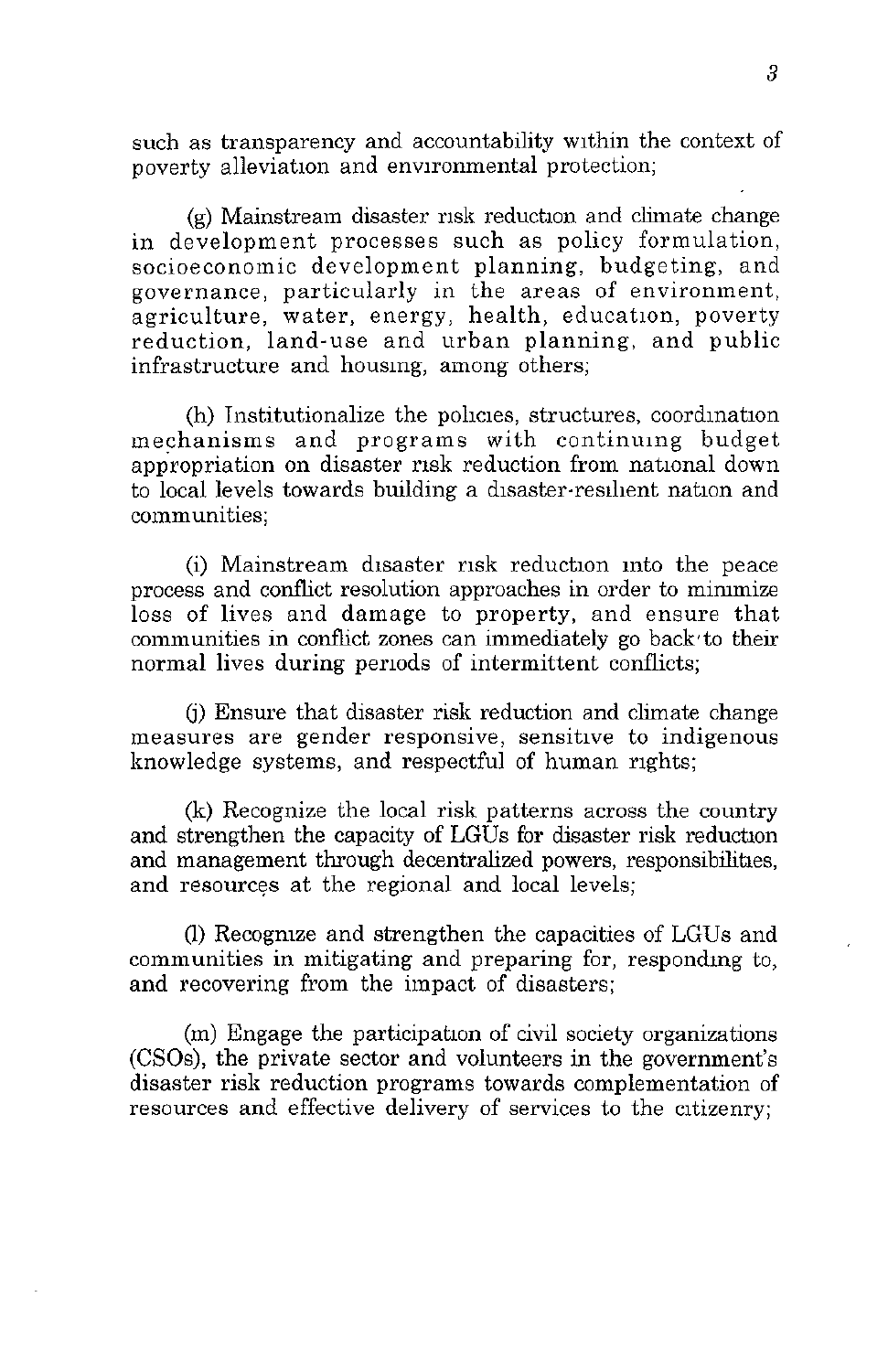(n) Develop and strengthen the capacities of vulnerable and marginalized groups to mitigate, prepare for, respond to, and recover from the effects of disasters;

(0) Enhance and implement a program where humanitarian aid workers, communities, health professionals, government aid agencies, donors, and the media are educated and trained on how they can actively support breastfeeding before and during a disaster andlor an emergency; and

(P) Provide maximum care, assistance and services to individuals and families affected by disaster, implement emergency rehabilitation projects to lessen the impact of disaster, and facilitate resumption of normal social and **economic activities.** 

SEC. 3. *Definition of Terms.* - For purposes of this Act, the following shall refer to:

(a) "Adaptation" - the adjustment in natural or human systems in response to actual or expected climatic stimuli or their effects, which moderates harm or exploits beneficial opportunities.

(b) "Capacity" - a combination of **all** strengths and **resources available within a community, society or organization**  that can reduce the level of risk, or effects of a disaster. Capacity may include infrastructure and physical means, institutions, societal coping abilities, as well as human knowledge, skills and collective attributes such as social relationships, leadership and management. Capacity may also be described as capability.

(c) "Civil Society Organizations" Or "CSOs" - non-state actors whose aims are neither to generate profits nor to seek governing power. CSOs unite people to advance shared goals and interests. They have a presence in public life, expressing the interests and values of their members or others, and are based on ethical, cultural, scientific, religious or philanthropic considerations. CSOs include nongovernment organizations (NGOs), professional associations, foundations, independent research institutes, community-based organizations (CBOs),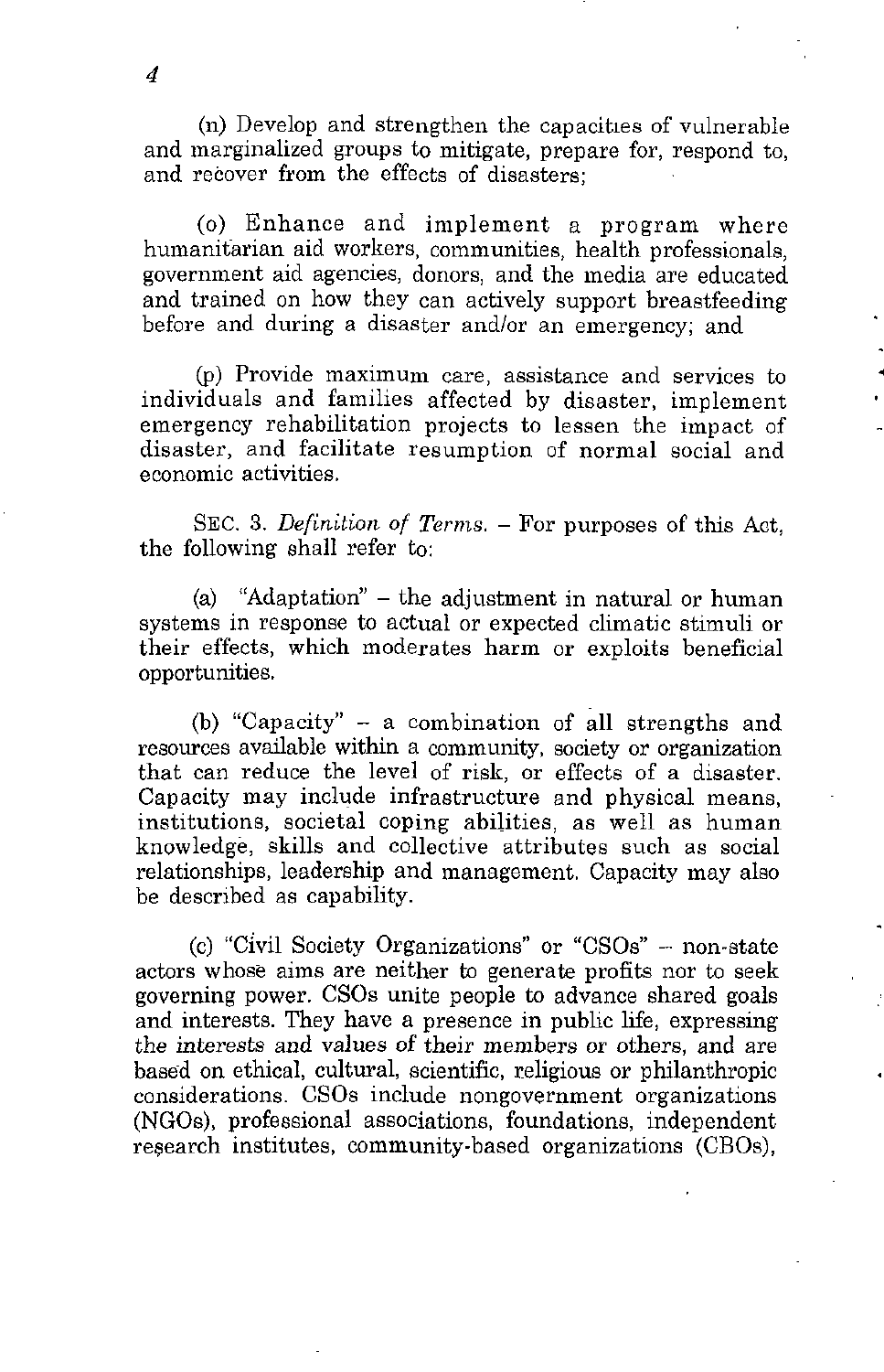faith-based organizations, people's organizations, social movements, and labor unions.

(d) "Climate Change"  $-$  a change in climate that can be identified by changes in the mean and/or variability of its properties and that persists for an extended period typically decades or longer, whether due to natural variability or as a result of human activity,

(e) "Community-Based Disaster Risk Reduction and Management" or "CBDRRM" - a process of disaster risk **reduction and management in which at risk communities are**  actively engaged in the identification, analysis, treatment, monitoring and evaluation of disaster risks in order to reduce their vulnerabilities and enhance their capacities, and where the people are at the heart of decision-making and implementation of disaster risk reduction and management activities.

(f) "Complex Emergency"  $-$  a form of human-induced emergency in which the cause of the emergency as well as the assistance to the afflicted is complicated by intense level of political considerations.

(g) "Contingency Planning" - a management process that analyzes specific potential events or emerging situations that might threaten society or the environment and establishes arrangements in advance to enable timely, effective and appropriate responses to such events and situations.

(h) "Disaster"  $-$  a serious disruption of the functioning of a community or a society mvolving widespread human, material, economic or environmental losses and impacts, which exceeds the ability of the affected community or society to cope **using its own resources. Disasters are often described as a**  result of the combination of: the exposure to a hazard; the conditions of vulnerability that are present; and insufficient capacity or measures to reduce or cope with the potential negative consequences, Disaster impacts may include loss of life, injury, disease and other negative effects on human, physical, mental and social well-being, together with damage to property, destruction of assets, loss of services, social and economic disruption and environmental degradation.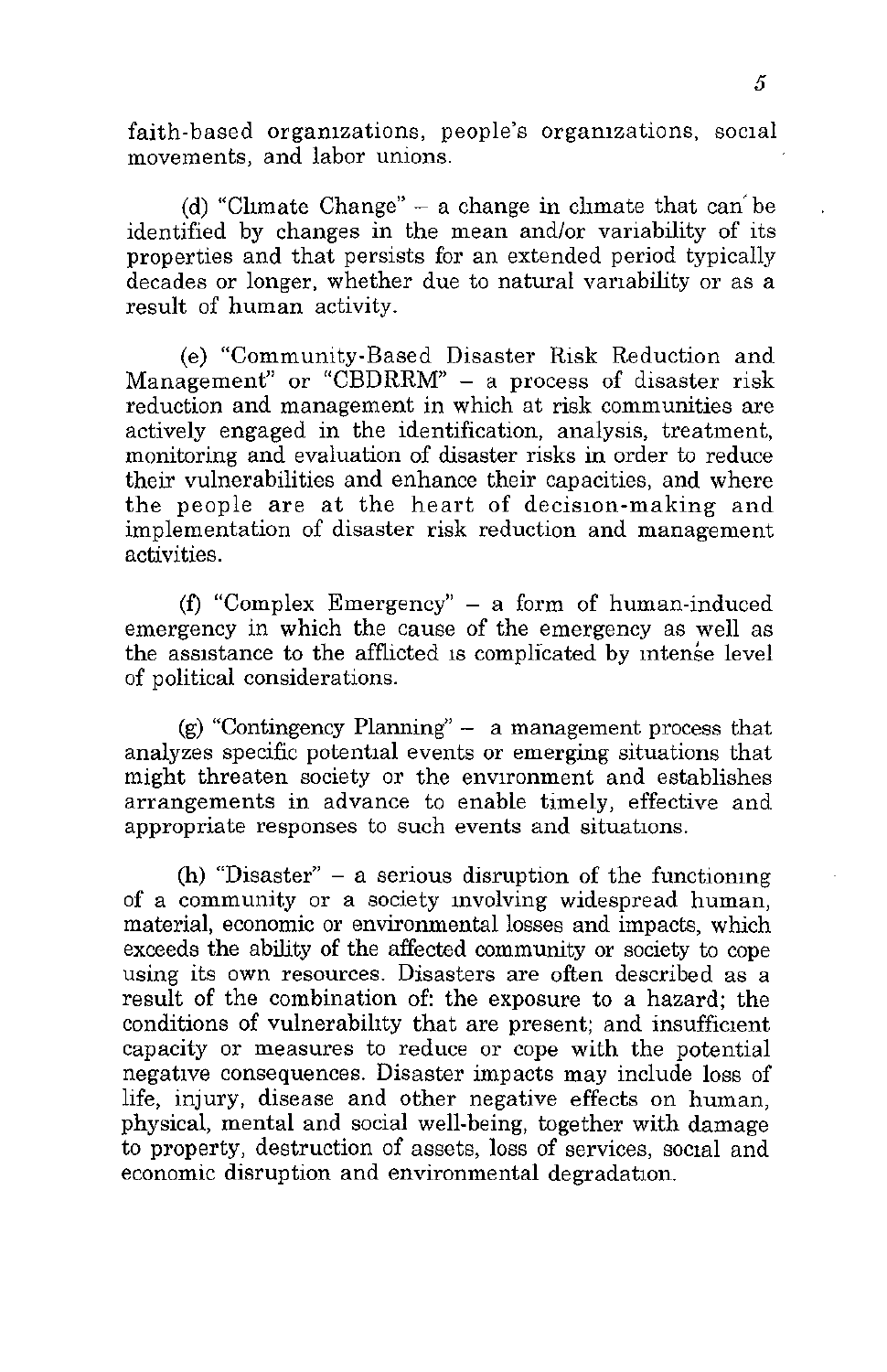(i) "Disaster Mitigation"  $-$  the lessening or limitation of the adverse impacts of hazards and related disasters. Mitigation measures encompass engineering techniques and hazard-resistant construction as well as improved environmental policies and public awareness.

 $(i)$  "Disaster Preparedness" - the knowledge and capacities developed by governments, professional response and recovery organizations, communities and individuals to effectively anticipate, respond to, and recover from, the Impacts of likely, imminent or current hazard events or conditions. Preparedness action is carried out within the context of disaster risk reduction and management and aims to build the capacities needed to efficiently manage all types of emergencies and achieve orderly transitions from response to sustained recovery. Preparedness is based on a sound analysis of disaster risk and good linkages with early warning systems, and includes such activities as contingency planning, stockpiling of equipment and supplies, the development of arrangements for coordination. evacuation and public information, and associated training and field exercises. These must be supported by formal institutional, legal and budgetary capacities.

 $(k)$  "Disaster Prevention" - the outright avoidance of adverse impacts of hazards and related disasters. It expresses the concept and intention to completely avoid potential adverse impacts through action taken in advance such as construction of dams or embankments that eliminate flood risks, land-use regulations that do not permit any settlement in high-risk zones, and seismic engineering designs that ensure the survival and function of a critical building in any likely earthquake.

(1) "Disaster Response" - the provision of emergency services and public assistance during or immediately after a disaster in order to save lives, reduce health impacts, ensure public safety and meet the basic subsistence needs of the people affected. Disaster response is predominantly focused on immediate and short-term needs and is sometimes called "disaster relief'.

(m) "Disaster Risk" - the potential disaster losses in lives, health status, livelihood, assets and services, which could occur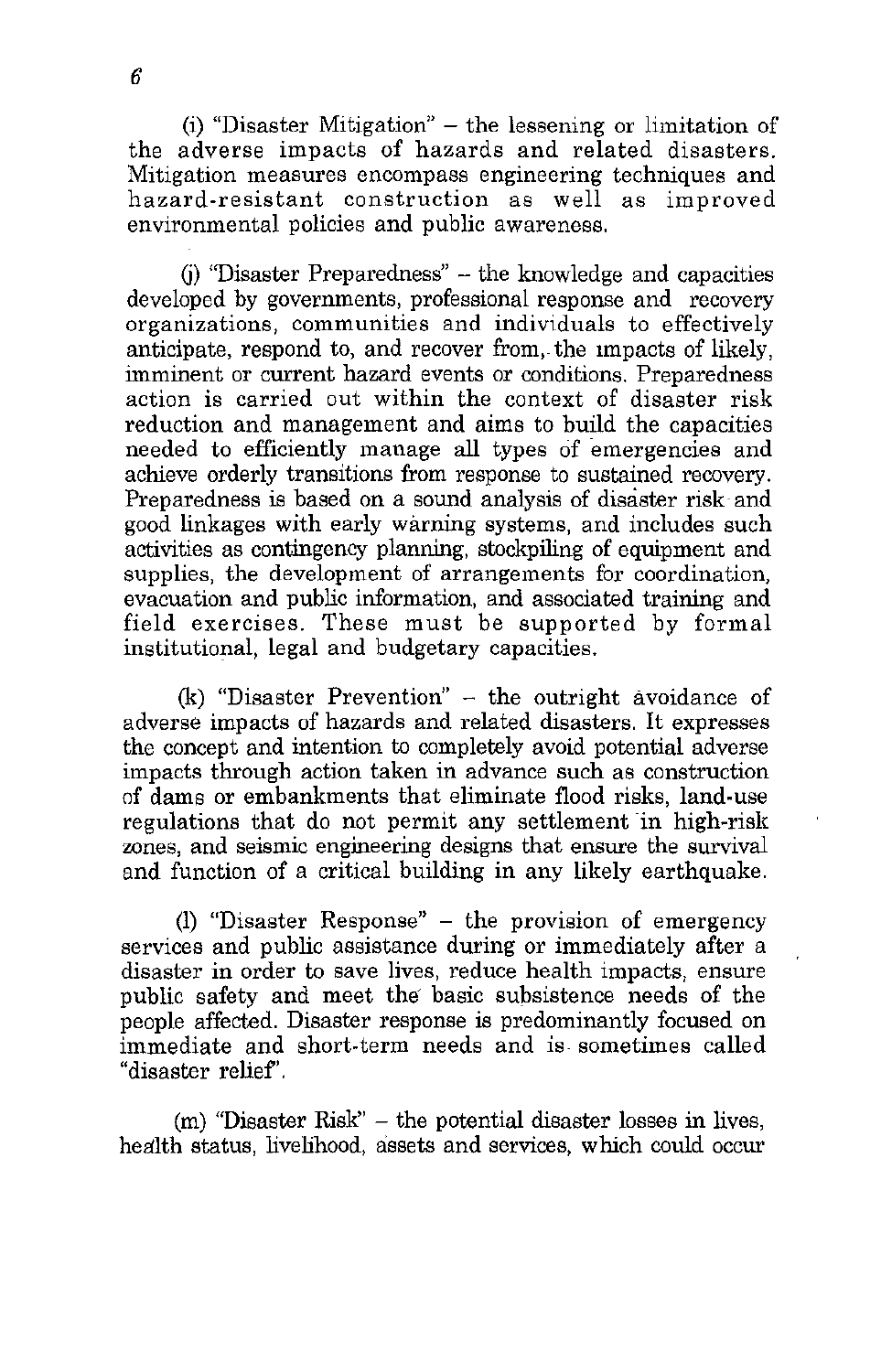to a particular community or a society over some specified future time period.

 $(n)$  "Disaster Risk Reduction"  $-$  the concept and practice of reducing disaster risks through systematic efforts to analyze and manage the causal factors of disasters, mcluding through reduced exposures to hazards, lessened vulnerability of people and property, wise management of land and the environment, and improved preparedness for adverse events.

(0) "Disaster Risk Reduction and Management" - the systematic process of using administrative directives. organizations, and operational skills and capacities to implement strategies, policies and improved coping capacities in order to lessen the adverse impacts of hazards and the possibility of disaster. Prospective disaster risk reduction and **management refers to risk reduction and management**  activities that address and seek to avoid the development of **new or lncreased disaster risks, especially if risk reduction**  policies are not put m place.

(p) "Disaster Risk Reduction and Management Information System" – a specialized database which contains, among a specialized database which contains, among others, information on disasters and their human material. **economic and environmental impact, risk assessment and**  mapping and vulnerable groups.

(q) "Early Warning System"  $-$  the set of capacities needed to generate and disseminate timely and meaningful warning information to enable individuals, communities and organizations threatened by a hazard to prepare and to act appropriately and in sufficient time to reduce the possibility of harm or loss. A people-centered early warning system necessarily comprises four (4) key elements: knowledge of the risks; monitoring, analysis and forecasting of the hazards; communication or dissemination of alerts and warnings; and local capabilities to respond to the warnings received. The expression "end-to-end warning system" is also used to emphasize that warning systems need to span all steps from **hazard detection to community response.** 

(r) "Emergency" - unforeseen or sudden occurrence, especially danger, demanding immediate action.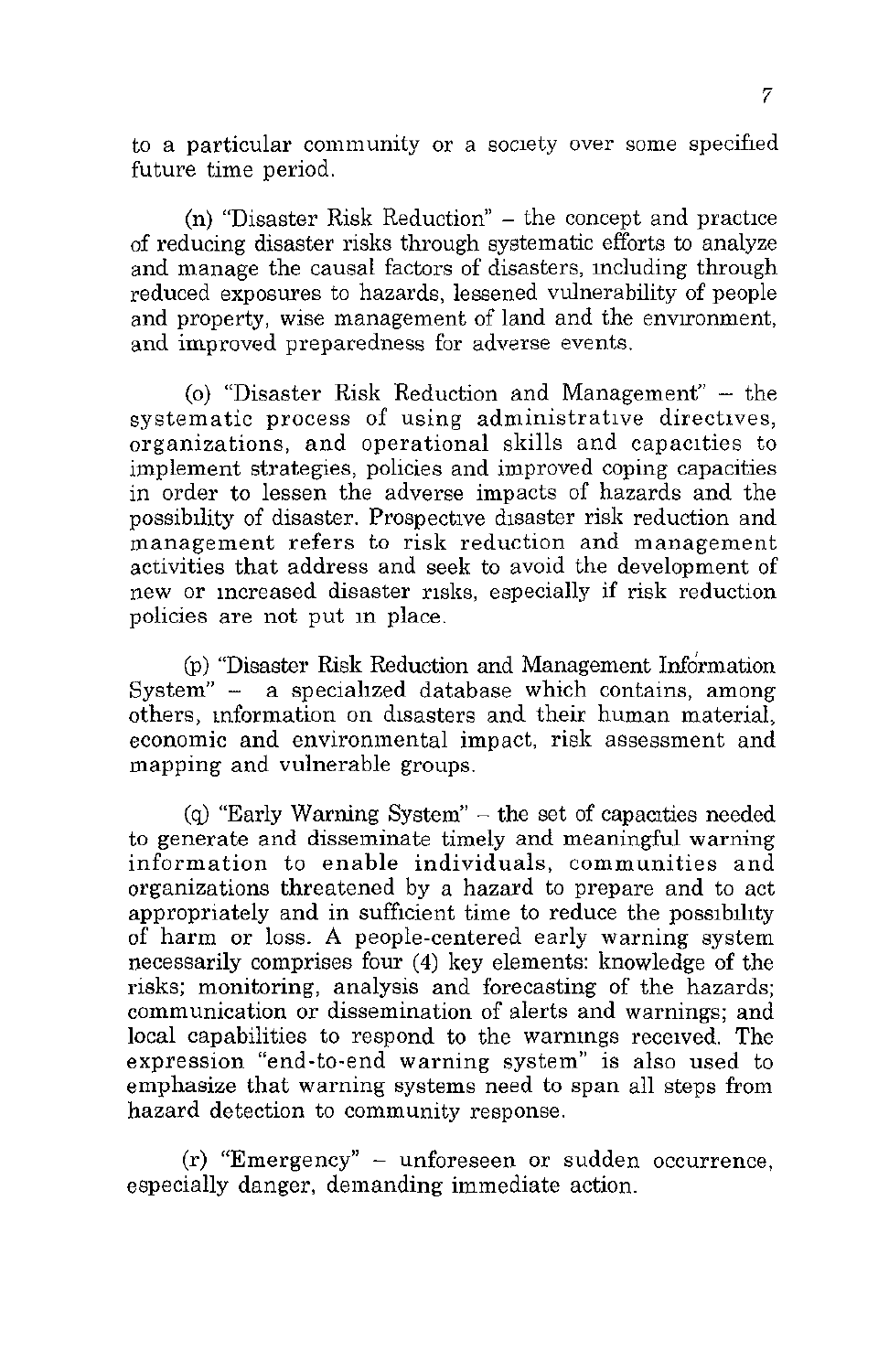(s) "Emergency Management"  $-$  the organization and management of resources and responsibilities for addressing all aspects of emergencies, in particular preparedness, response and initial recovery steps.

(t) "Exposure" - the degree to which the elements at risk are likely to experience hazard events of different magnitudes.

(u) "Geographic Information System"  $-$  a database which **contains, among others, geo-hazard assessments, information**  on climate change, and climate risk reduction and **management.** 

 $(v)$  "Hazard" - a dangerous phenomenon, substance, human activity or condition that may cause loss of life, injury or other health impacts, property damage, loss of livelihood and services, social and economic disruption, or environmental damage.

(w) "Land-Use Planning"  $-$  the process undertaken by public authorities to identify, evaluate and decide on different options for the use of land, including consideration of long-term economic, social and environmental objectives and the implications for different communities and interest groups, and the subsequent formulation and promulgation of plans that describe the permitted or acceptable uses.

(x) "Mitigation" - structural and non-structural measures undertaken to limit the adverse impact of natural hazards, environmental degradation, and technological hazards and to ensure the ability of at-risk communities to address vulnerabilities aimed at minimizing the impact of disasters. Such measures include, but are not limited to, hazard-resistant construction and engineering works, the formulation and implementation of plans, programs, projects and activities, awareness raising, knowledge management, policies on land-use and resource management, as well as the enforcement of comprehensive land-use planning, building and safety standards, and legislation.

(y) "National Disaster Risk Reduction and Management Framework" or "NDRRMF" - provides for comprehensive, all

8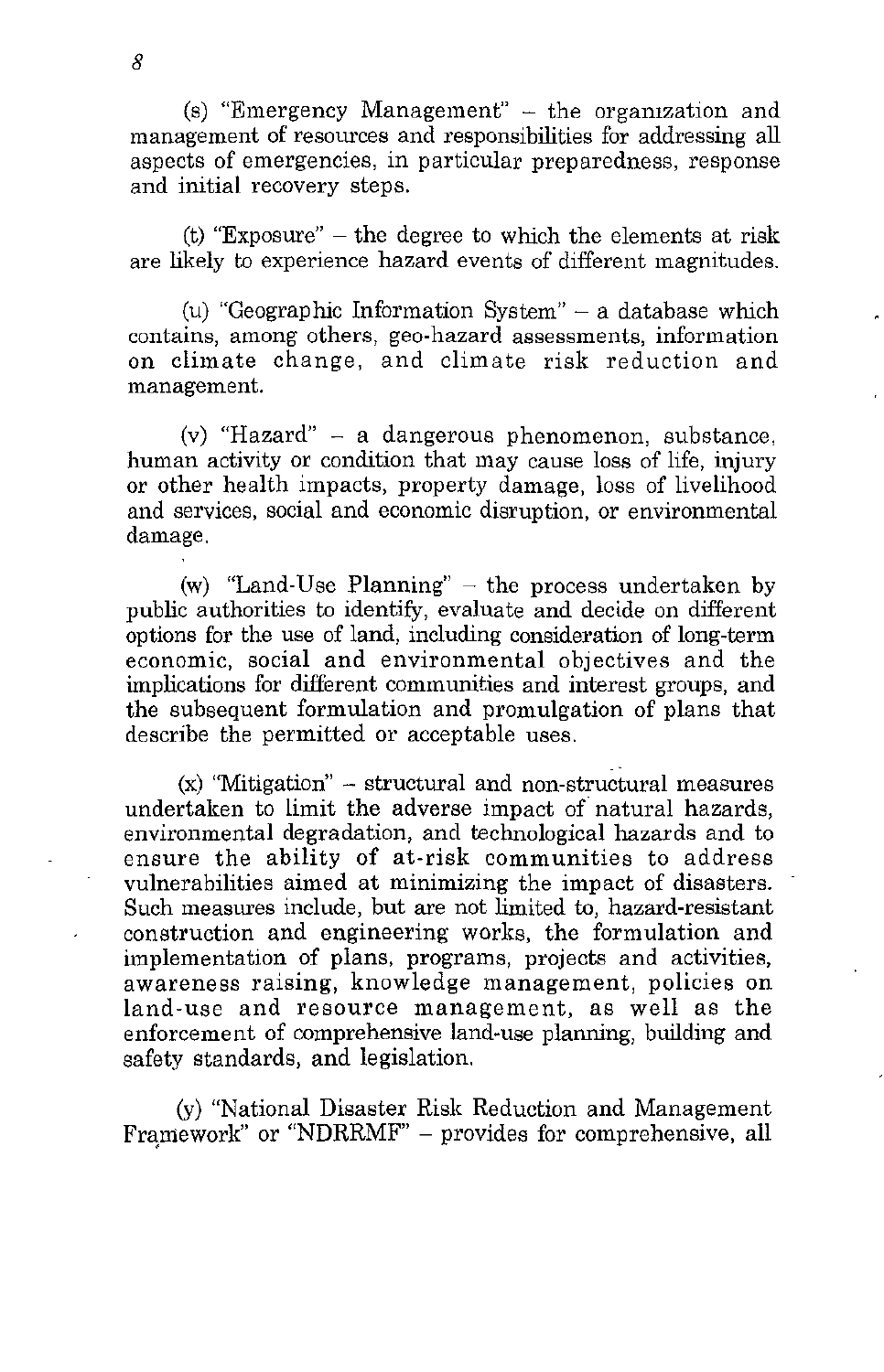hazards, multi-sectoral, inter-agency and commumty-based approach to disaster risk reduction and management.

(z) "National Disaster Risk Reduction and Management Plan" or "NDRRMP" - the document to be formulated and implemented by the Office of Civil Defense (OCD) that sets out goals and specific objectives for reducing disaster risks together with related actions to accomplish these objectives.

The NDRRMP shall provide for the identification of hazards, vulnerabilities and risks to 'be managed at the national level; disaster risk reduction and management approaches and strategies to be applied m managing said hazards and risks; agency roles, responsibilities and lines of authority at all government levels; and vertical and horizontal coordination of disaster risk reduction and management in the pre-disaster and post-disaster phases. It shall be in conformity with the NDRRMF.

(aa) "Post-Disaster Recovery" - the restoration and improvement where appropriate, of facilities, livelihood and living conditions of disaster-affected communities, including efforts to reduce disaster risk factors, in accordance with the principles of "build back better".

(bb) "Preparedness" - pre-disaster actions and measures being undertaken within the context of disaster risk reduction and management and are based on sound risk analysis as well as pre-disaster activities to avert or minimize loss of life and property such as, but not limited to, community organizing, training, planning, equipping, stockpiling, hazard mapping, insuring of assets, and public information and education initiatives. This also includes the development/enhancement of an overall preparedness strategy, policy, institutional structure, warning and forecasting capabilities, and plans that define measures geared to help at-risk commumties safeguard their lives and assets by being alert to hazards and taking appropriate action in the face of an Imminent threat or an actual disaster,

(cc) "Private Sector"  $-$  the key actor in the realm of the **economy where the central social concern and process are the**  mutually beneficial production and distribution of goods and services to meet the physical needs of human beings. The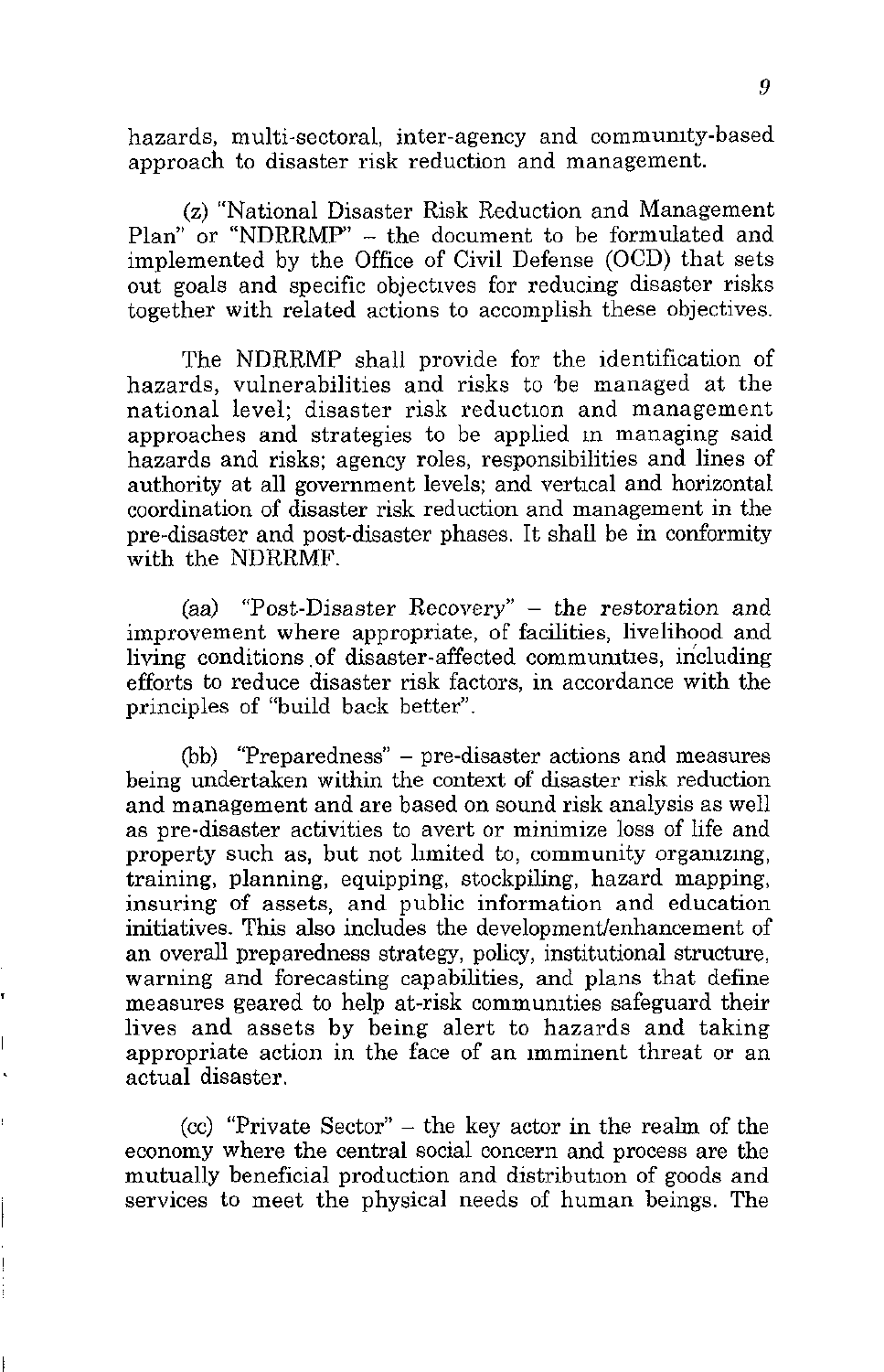**private sector comprises private corporations, households and**  nonprofit institutions serving households.

(dd) "Public Sector Employees" - all persons in the civil **service.** 

(ee) "Rehabilitation"  $-$  measures that ensure the ability of affected communities/areas to restore their normal level of functioning by rebuilding livelihood and damaged infrastructures and increasing the communities' organizational capacity.

(ff) "Resilience" – the ability of a system, community or society exposed to hazards to resist, absorb, accommodate and recover from the effects of a hazard in a timely and efficient manner, including through the preservation and restoration of its essential basic structures and functions.

(gg) "Response" - any concerted effort by two (2) or more agencies, public or private, to provide assistance or intervention during or immediately after a disaster to meet the life preservation and basic subsistence needs of those people affected and in the restoration of essential public activities and facilities.

(hh) "Risk" - the combination of the probability of an event and its negative consequences.

(ii) "Risk Assessment" - a methodology to determine the nature and extent of risk by analyzing potential hazards and evaluating existing conditions of vulnerability that together could potentially harm exposed people, property, services, livelihood and the environment on which they depend. Risk assessments with associated risk mapping include: a review of the technical characteristics of hazards such as their location, intensity, frequency and probability; the analysis of exposure and vulnerability including the physical, social, health, economic and environmental dimensions; and the evaluation of the effectiveness of prevailing and alternative coping capacities in respect to likely risk scenarios.

, (ii) "Risk Management"  $-$  the systematic approach and practice of managing uncertainty to minimize potential harm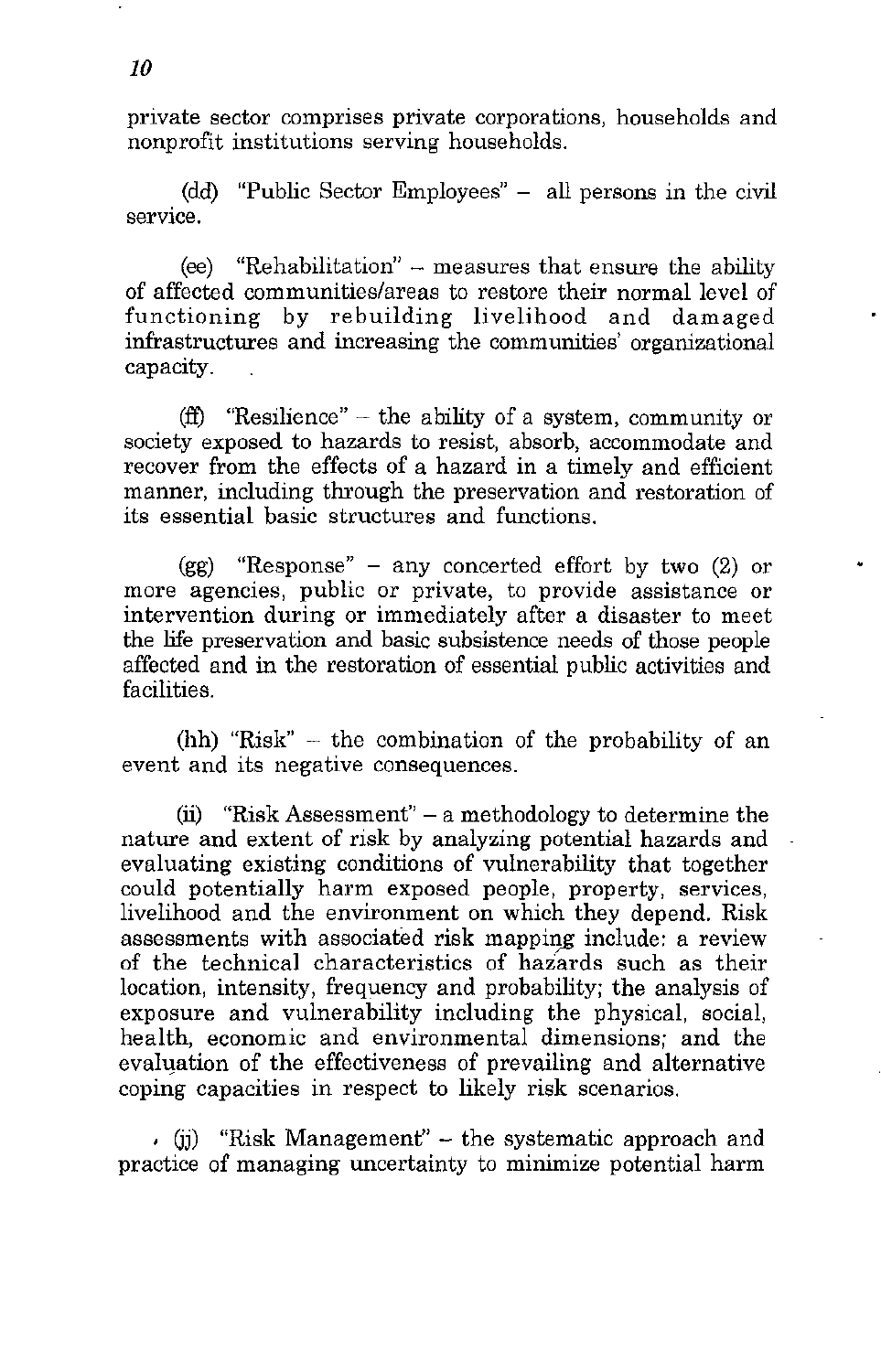and loss. It comprises risk assessment and analysis, and the implementation of strategies and specific actions to control, reduce and transfer risks. It is widely practiced by organizations to minimize risk in investment decisions and to address operational risks such as those of busmess disruption, production failure, environmental damage, social impacts and damage from fire and natural hazards.

 $(kk)$  "Risk Transfer"  $-$  the process of formally or informally shifting the financial consequences of particular risks from one party to another whereby a household, community, enterprise or state authority will obtain resources from the other party after a disaster occurs, in exchange for ongoing or compensatory social or financial benefits provided to that other party.

(Il) "State of Calamity" - a condition involving mass casualty andlor major damages to property, disruption of means of livelihoods, roads and normal way of life of people in the affected areas as a result of the occurrence of natural or human-induced hazard.

 $(nm)$  "Sustainable Development" - development that meets the needs of the present without compromising the ability of future generations to meet their own needs. It contains within it two (2) key concepts: (1) the concept of "needs", in particular, the essential needs of the world's poor. to which overriding priority should be given; and (2) the idea of limitations imposed by the state of technology and social organizations on the environment's ability to *meet* present and future needs. It is the harmonious mtegration of a sound and viable economy, responsible governance, social cohesion and harmony, and ecological integrity to ensure that human development now and through future generations is a life-enhancing process.

 $(nn)$  "Vulnerability"  $-$  the characteristics and circumstances of a community, system or asset that make it susceptible to the damaging effects of a hazard. Vulnerability **may arise from various physical, social, economic, and**  environmental factors such as poor design and construction of buildings, inadequate protection of assets, lack of public information and awareness, limited official recogmtion of risks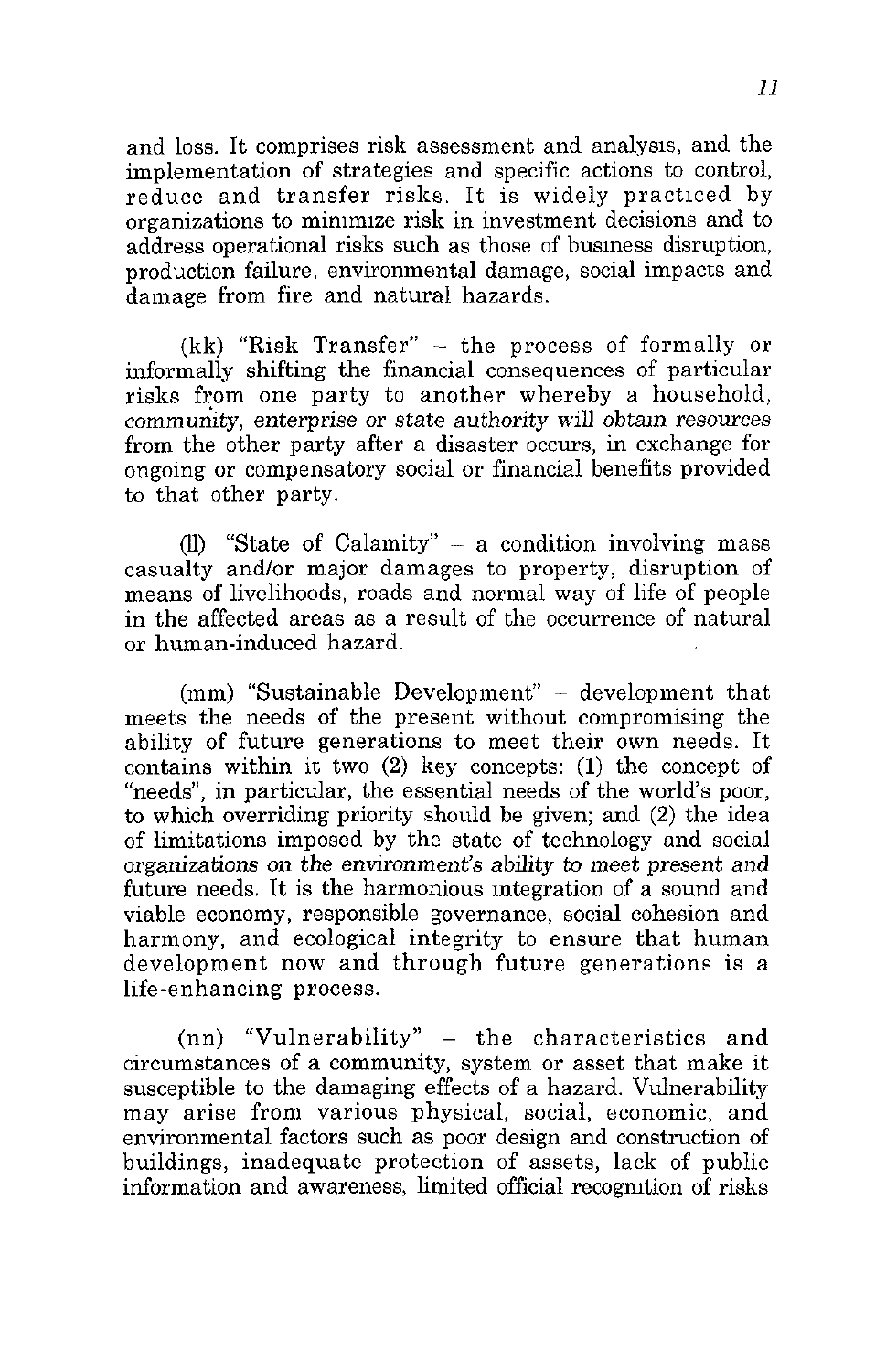and preparedness measures, and disregard for wise **environlnental management.** 

(00) "Vulnerable and Marginalized Groups" - those that face higher exposure to disaster risk and poverty including, but not limited to, women, children, elderly, differently-abled people, and ethnic minonties.

SEC. 4. *Scope.* - This Act provides for the development of policies and plans and the implementation of actions and measures pertaining to all aspects of disaster risk reduction and management, including good governance, risk assessment and early warning, knowledge building and awareness raising, reducing underlying risk factors, and preparedness for effective response and early recovery.

SEC. 5. *National Disaster Risk Reduction and Management Council.* - The present National Disaster Coordinating Council or NDCC shall henceforth be known as the National Disaster Risk Reduction and Management Council, hereinafter referred *to* as the NDRRMC or the National Council.

The National Council shall be headed by the Secretary of the Department of National Defense (DND) as Chairperson with the Secretary of the Department of the Interior and Local Government (DILG) as Vice Chairperson for Disaster Preparedness, the Secretary of the Department of Social Welfare and Development (DSWD) as Vice Chairperson for Disaster Response, the Secretary of the Department of Science and Technology (DOST) as Vice Chairperson for Disaster Prevention and Mitigation, and the Director-General of the National Economic and Development Authority (NEDA) as Vice Chairperson for Disaster Rehabilitation and Recovery.

The National Council's members shall be the following:

(a) Secretary of the Department of Health (DOH);

(b) Secretary of the Department of Environment and Natural Resources (DENR);

(c) Secretary of the Department of Agriculture (DA);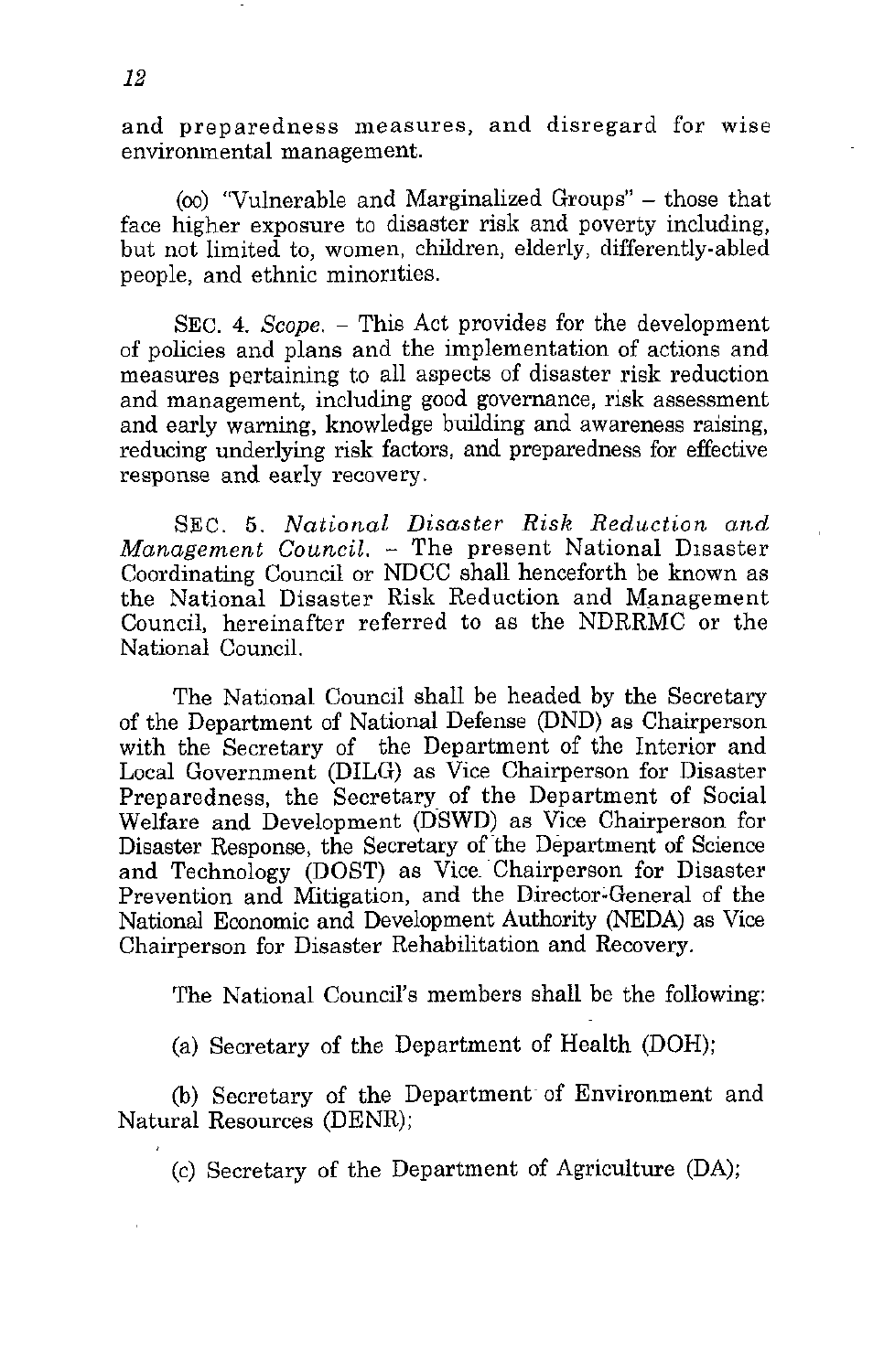(d) Secretary of the Department of Education (DepED);

(e) Secretary of the Department of Energy (DOE);

(f) Secretary of the Department of Finance  $(DOF)$ ;

(g) Secretary of the Department of Trade and Industry (DT!);

(h) Secretary of the Department of Transportation and Comm unications (DOTC);

(i) Secretary of the Department of Budget and Management (DBM);

0) Secretary of the Department of Public Works and Highways (DPWH);

(k) Secretary of the Department of Foreign Affairs (DFA);

(1) Secretary of the Department of Justice (DOJ);

(m) Secretary of the Department of Labor and Employment (DOLE);

(n) Secretary of the Department of Tourism (DOT);

(o) The Executive Secretary;

(p) Secretary of the Office of the Presidential Adviser on the Peace Process (OPAPP);

RBuen 7

l.

 $(q)$  Chairman, Commission on Higher Education (CHED);

(r) Chief of Staff, Armed Forces of the Philippines (AFP);

(s) Chief, Philippine National Police (PNP);

(t) The Press Secretary;

(u) Secretary General of the Philippine National Red Cross (PNRC);

 $\hat{\mathbf{z}}$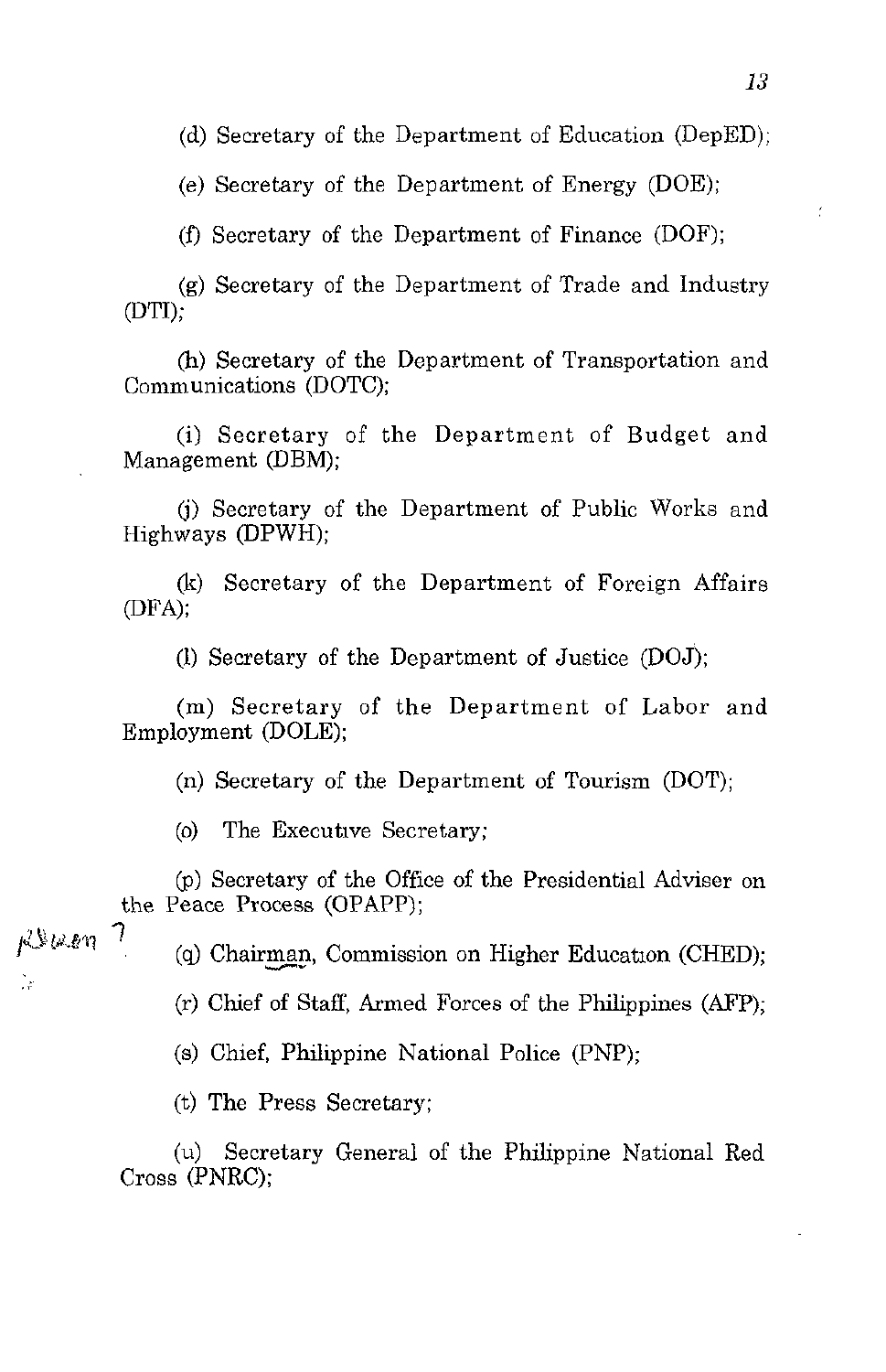(v) Commissioner of the National Anti-Poverty Commission-Victims of Disasters and Calamities Sector (NAPC-VDC);

(w) Chairperson, National Commission on the Role of Filipino Women;

(x) Chairperson, Housing and Urban Development Coordinating Council (HUDCC);

(y) Executive Director of the Climate Change Office of the Climate Change Commission;

(z) President, Government Service Insurance System (GSIS);

(aa) President, Social Security System (SSS);

(bb) President, Philippine Health Insurance Corporation (philHealth);

(cc) President of the Union of Local Authorities of the Philippines (ULAP);

(dd) President of the League of Provmces of the Philippines (LPP);

(ee) President of the League of Cities of the Philippines (LCP);

(ff) President of the League of Municipalities of the Philippines (LMP);

(gg) President of the Liga ng Mga Barangay (LMB);

(hh) Four (4) representatives from the CSOs;

(ii) One (1) representative from the private sector; and

(ji) Administrator of the OCD.

The representatives from the CSOs and the private sector shall be selected from among their respective ranks based on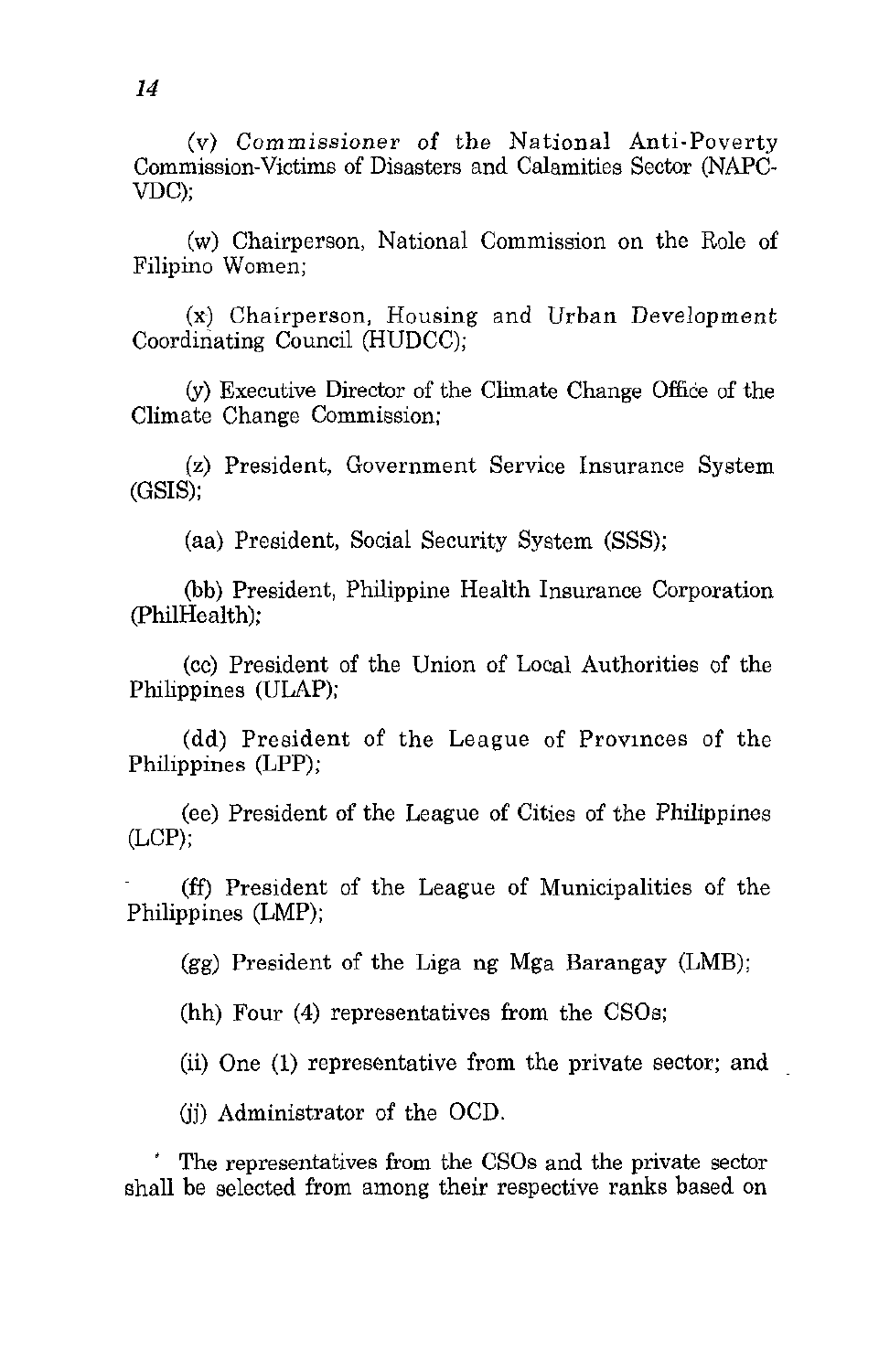the criteria and mechanisms to be set for this purpose by the National Council.

SEC. 6. *Powers and Functions of the NDRRMC.* - The National Council, being empowered with policy-making, **coordination, integration, supervision, monitoring and**  evaluation functions, shall have the following responsibilities:

(a) Develop a NDRRMF which shall provide for a comprehensive, all-hazards, multi-sectoral, inter-agency and community-based approach to disaster risk reduction and management. The Framework shall serve as the principal guide to disaster risk reduction and management efforts in the country and shall be reviewed on a five(5)-year interval, **or as may be deemed necessary, in order to ensure its**  relevance to the times;

(b) Ensure that the NDRRMP is consistent with the NDRRMF;

 $(c)$  Advise the President on the status of disaster preparedness, prevention, mitigation, response and rehabilitation operations being undertaken by the government, CSOs, private sector, and volunteers; recommend to the President the declaration of a state of calamity in areas extensively damaged; and submit proposals to restore normalcy in the affected areas, to include calamity fund allocation;

(d) Ensure a multi-stakeholder participation in the development, updating, and sharing of a Disaster Risk Reduction and Management Information System and Geographic Information System-based national risk map as policy, planning and decision-making tools;

(e) Establish a national early warning and emergency alert system to provide accurate and timely advice to national or local emergency response organizations and to the general public through diverse mass media to include digital and analog broadcast, cable, satellite television and radio, wireless **communications, and landline communications;** 

(1) Develop appropriate rIsk transfer mechanisms that shall guarantee social and economic protection and increase resiliency in the face of disaster;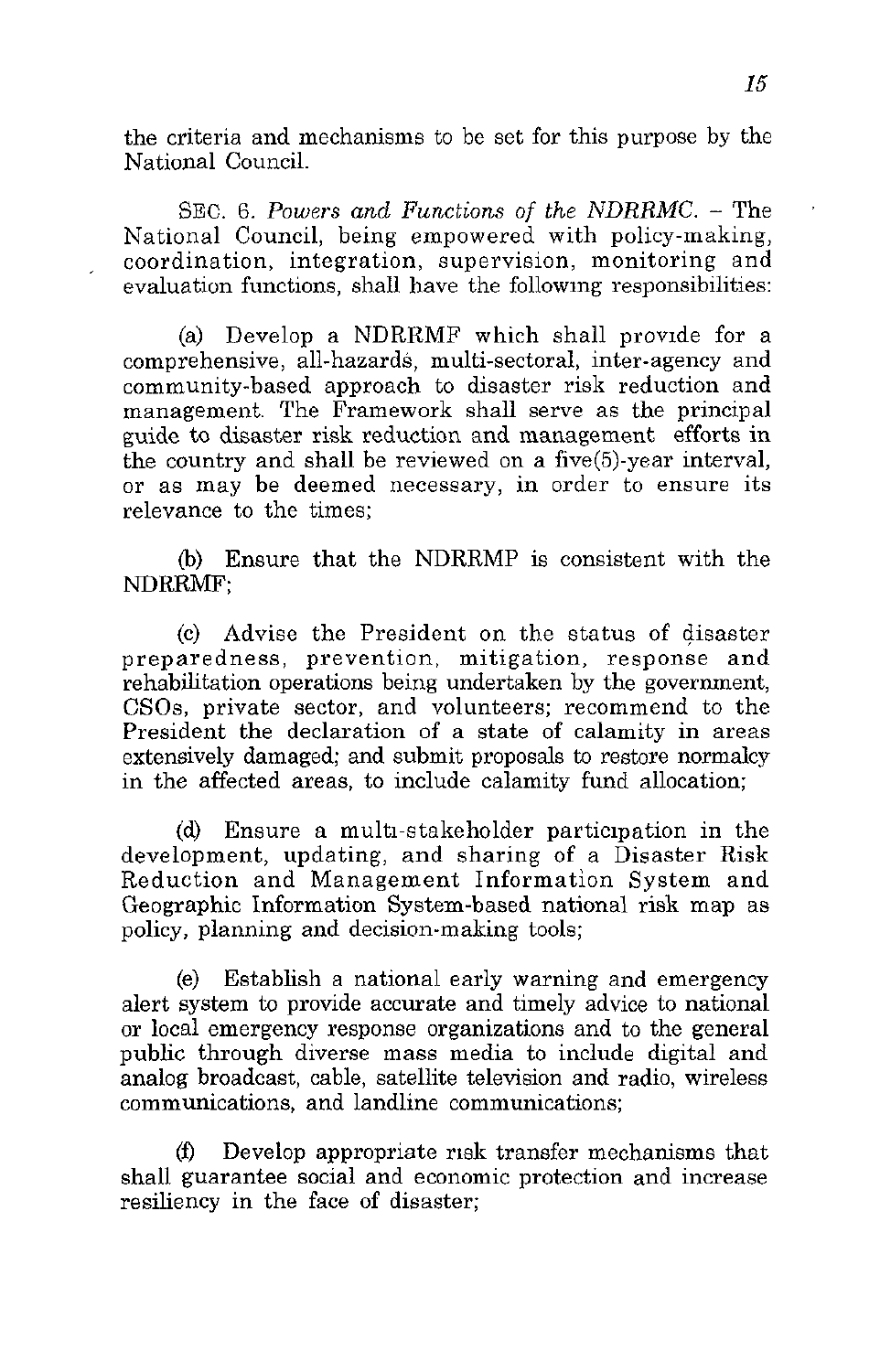(g) Monitor the development and enforcement by agencies and organizations of the various laws, guidelines, codes or technical standards required by this Act;

(h) Manage and mobilize resources for disaster risk reduction and management including the National Disaster Risk Reduction and Management Fund;

(i) Monitor and provide the necessary guidelines and procedures. on the Local Disaster Risk Reduction and Management Fund (LDRRMF) releases as well as utilization, accounting and auditing thereof;

G) Develop assessment tools on the existing and potential hazards and risks brought about by climate change to vulnerable areas and ecosystems in coordination with the Climate Change Commission;

(k) Develop vertical and horizontal coordination mechanisms for a more coherent implementation of disaster risk reduction and management policies and programs by sectoral agencies and LGUs;

(1) Formulate a national institutional capability building program for disaster risk reduction and management to address the specific' weaknesses of various government agencies and LGUs, based on the results of a biennial baseline **assessment and studies;** 

(m) Formulate, harmonize, and translate into policies a national agenda for research and technology development on disaster risk reduction and management;

(n) In coordination with the Climate Change Commission, formulate and implement a framework for climate change adaptation and disaster risk reduction and management from which all policies, programs, and projects shall be based;

(0) Constitute a technical management group composed of representatives of the abovementioned departments, offices, and organizations, that shall coordinate and meet as often as necessary to effectively manage and sustain national efforts on disaster risk reduction and management;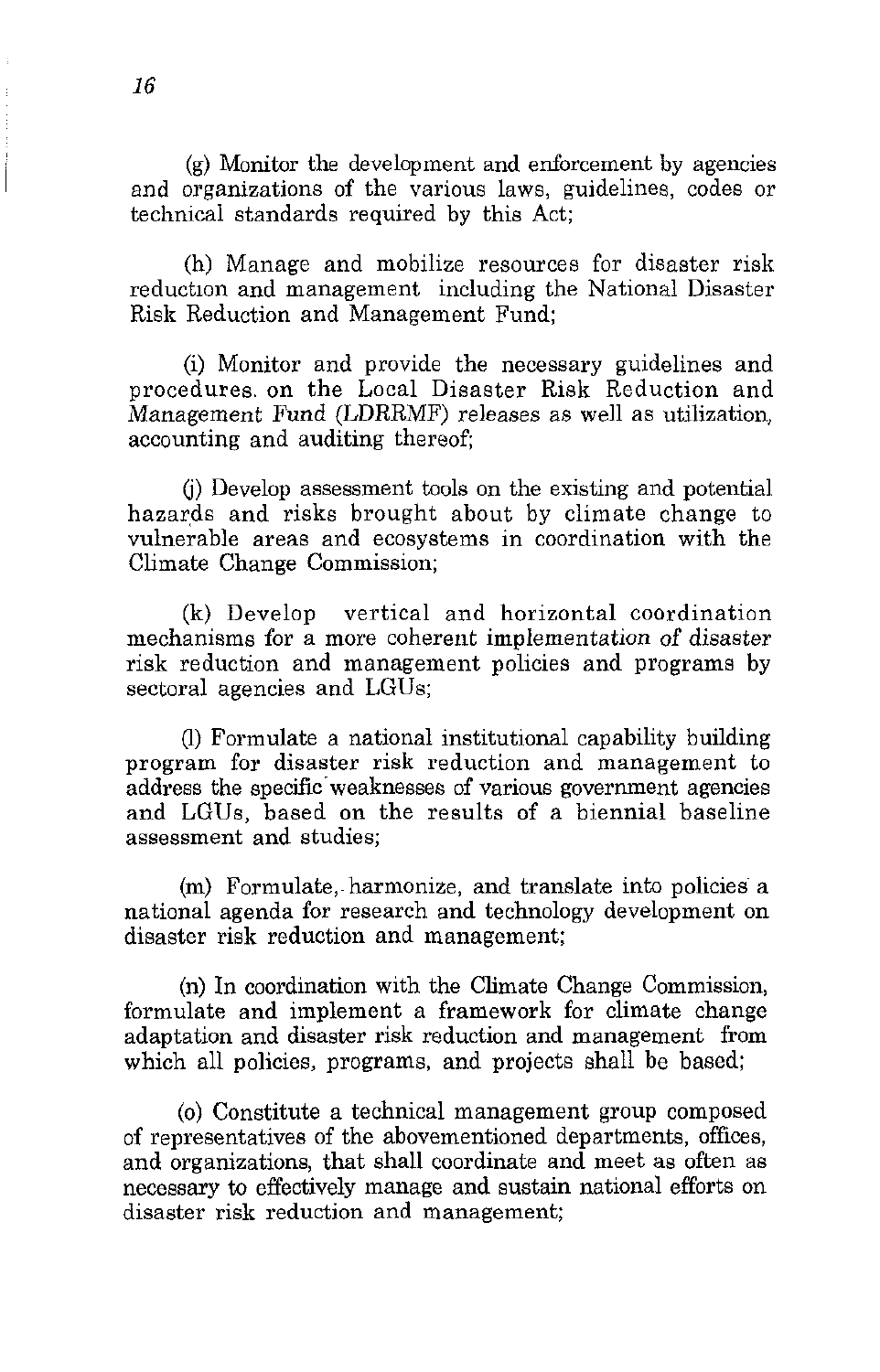(p) Task the OCD to conduct periodic assessment and performance monitoring of the member-agencies of the NDRRMC, and the Regional Disaster Risk Reduction and Management Councils (RDRRMCs), as defined in the NDRRMP; and

(q) Coordinate or oversee the Implementation of the **country's obligations with disaster management treaties to**  which it is a party and see to it that the country's disaster management treaty obligations be incorporated in its disaster risk reduction and management frameworks, policies, plans, programs and projects.

SEC. 7. Authority of the NDRRMC Chairperson. - The Chairperson of the NDRRMC may call upon other instrumentalities or entities of the government and **nongovernment and civic organizations for assistance In terms**  of the use of their facilities and resources for the protection and preservation of life and properties in the whole range of disaster risk reduction and management. This authority includes the power to call on the reserve force as defined in Republic Act No. 7077 to assist in relief and rescue'during **disasters or calamities.** 

SEC. 8. *The Office of Civil Defense.* - The Office of Civil Defense (OCD) shall have the primary mission of administering a comprehensive national civil defense and disaster risk reduction and management program by providing leadership in the continuous development of strategic and systematic approaches as well as measures to reduce the vulnerabilities and risks to hazards and manage the consequences of **disasters.** 

The Administrator of the OCD shall also serve as Executive Director of the National Council and, as such, shall have the same duties and privileges of a department undersecretary. All appointees shall be umversally acknowledged experts in the field of disaster preparedness and management and of proven honesty and integrity. The National Council shall utilize the services and facilities of the OCD as the secretariat of the National Council.

SEC. 9. *Powers and Functions of the OCD.* - The OCD shall have the following powers and functions: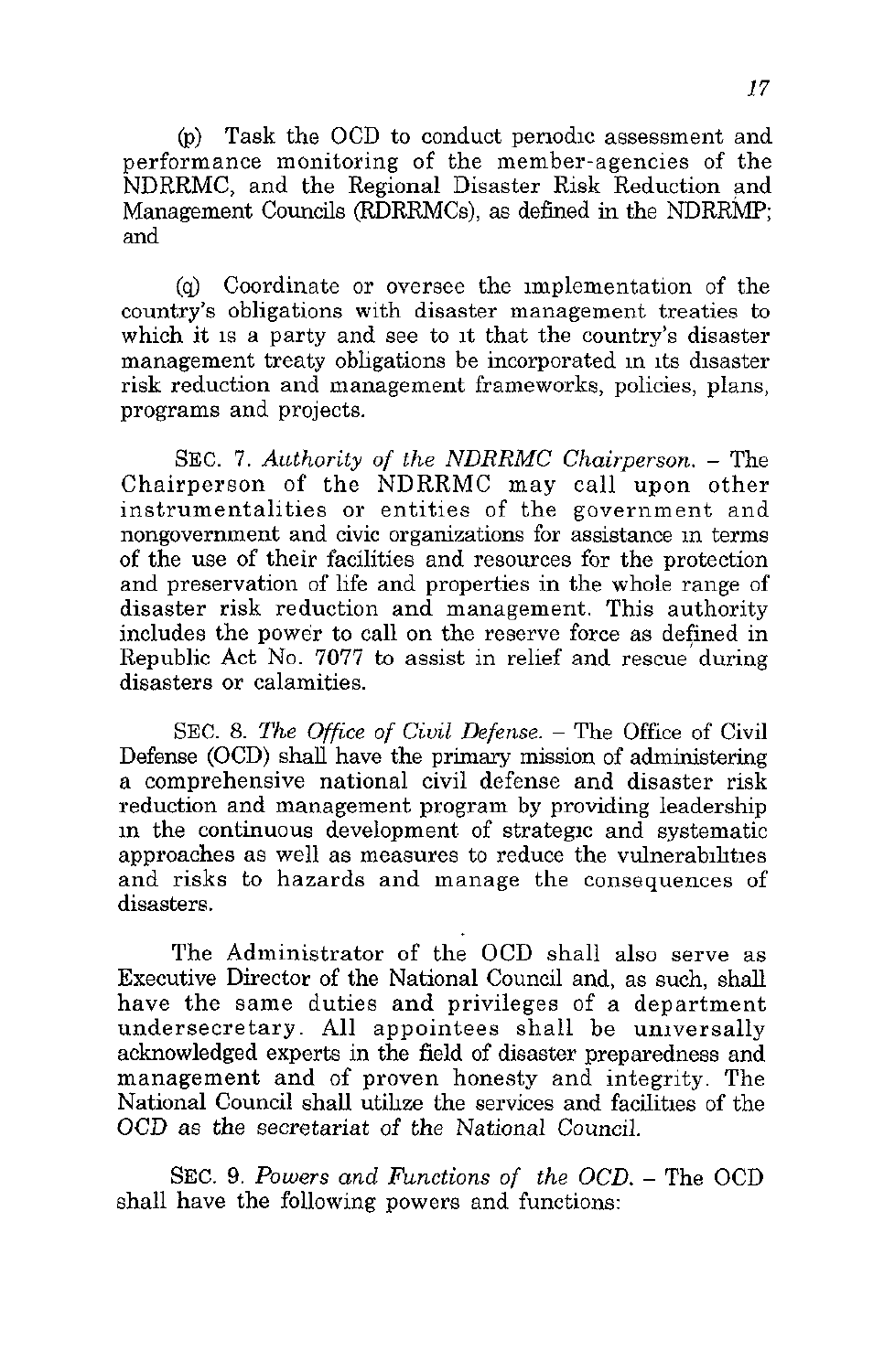(a) Advise the National Council on matters relating to disaster risk reduction and management consistent with the policies and scope as defined in this Act;

(b) Formulate and implement the NDRRMP and ensure that the physical framework, social, economic and environmental plans of communities, cities, municipalities and provinces are consistent with such plan. The National Council shall approve the NDRRMP;

(c) Identify, assess and prioritize hazards and risks in consultation with key stakeholders;

(d) Develop and ensure the implementation of national standards in carrying out disaster risk reduction programs including preparedness, mitigation, prevention, response and rehabilitation works, from data collection and analysis, planning, implementation, monitoring and evaluation;

(e) Review and evaluate the Local Disaster Risk Reduction and Management Plans (LDRRMPs) to facilitate the integration of disaster risk reduction measures into the local Comprehensive Development Plan (CDP) and Comprehensive Land-Use Plan (CLUP):

(f) Ensure that the LGUs, through the Local Disaster Risk Reduction and Management Offices (LDRRMOs) are properly informed and adhere to the national standards and programs;

(g) Formulate standard operating procedures for the deployment of rapid assessment teams, information sharing among different government agencies, and coordination before and after disasters at all levels;

(h) Establish standard operating procedures on the **communication system among provincial, city, municipal, and**  barangay disaster risk reduction and management councils, for purposes of warning and alerting them and for gathering information on disaster areas before, during and after disasters;

, (i) Establish Disaster Risk Reduction and Management Training Institutes in such suitable location as may be deemed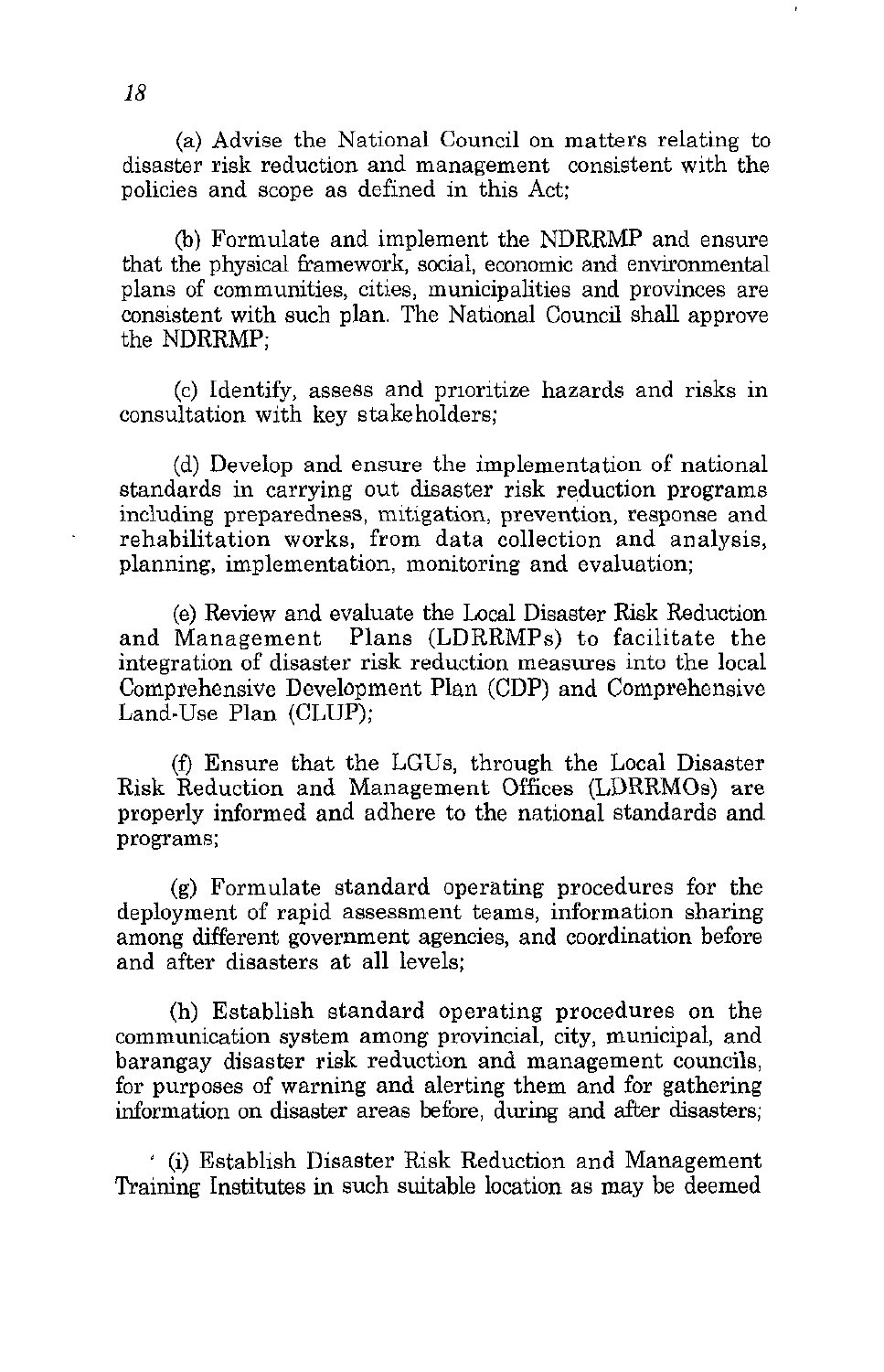appropnate to train public and private individuals, both local and national, in such subject as disaster risk reduction and management among others. The Institute shall consolidate and prepare training materials and publications of disaster risk reduction and management books and manuals to assist disaster risk reduction and management workers in the planning and implementation of this program and projects.

The Institute shall conduct research programs to upgrade know ledge and skills and document best practices on disaster risk reduction and management.

The Institute is also mandated to conduct periodic **awareness and education programs to accommodate new**  elective officials and members of the LDRRMCs;

(j) Ensure that all disaster risk reduction programs, projects and activities requiring regional and international support shall be in accordance with duly established national policies and aligned with international agreements;

(k) Ensure that government agencies and LGUs gIVe top priority and take adequate and appropriate measures in disaster risk reduction and management;

(1) Create an enabling environment for substantial and sustainable participation of CSOs, private groups, volunteers **and communities, and recognize their contributions in the**  government's disaster risk reduction efforts;

(m) Conduct early recovery and post-disaster needs assessment institutionalizing gender analysis as part of it;

(n) Establish an operating facility to be known as the National Disaster Risk Reduction and Management Operations Center (NDRRMOC) that shall be operated and staffed on a twenty-four (24) hour basis;

(0) Prepare the criteria and procedure for the eulistment of accredited community disaster volunteers (ACDVs). It shall include a manual of operations for the volunteers which shall be developed by the OCD in consultation with various stakeholders;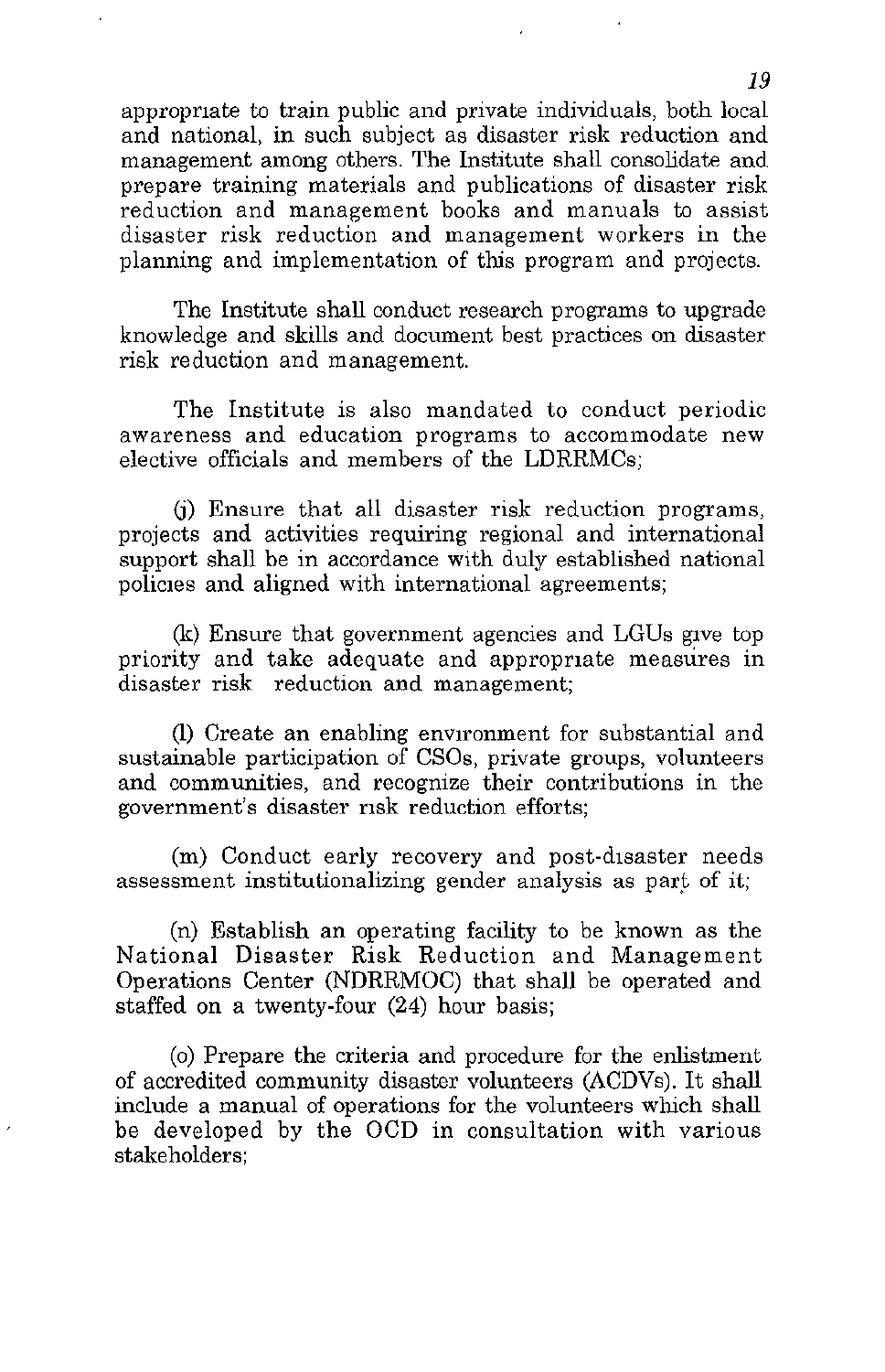(P) Provide advice and technical assistance and assist in mobilizing necessary resources to increase the overall capacity of LGUs, specifically the low income and in high-risk areas;

(q) Create the necessary offices to perform its mandate as provided under this Act; and

(r) Perform such other functions as may be necessary for effective operations and implementation of this Act.

SEC. 10. *Disaster Risk Reduction and Management Organization at the Regional Level.* - The current Regional Disaster Coordinating Councils shall henceforth be known as the Regional Disaster Risk Reduction and Management Councils (RDRRMCs) which shall coordinate, integrate, supervise, and evaluate the activities of the LDRRMCs. The RDRRMC shall be responsible in ensuring disaster sensitive regional development plans, and in case of emergencies shall convene the different regional line agencies and concerned institutions and authorities.

The RDRRMCs shall establish an operating facility to be known as the Regional Disaster Risk Reduction and Management Operations Center (RDRRMOC) whenever **necessary.** 

The civil defense officers of the OCD who are or may be designated as Regional Directors of the OCD shall serve as chairpersons of the RDRRMCs. Its Vice Chairpersons shall be the Regional Directors of the DSWD, the DILG, the DOST, and the NEDA. In the case of the Autonomous Region in Muslim Mindanao (ARMM), the Regional Governor shall be the RDRRMC Chairperson. The existing regional offices of the OCD shall serve as secretariat of the RDRRMCs. The RDRRMCs shall be composed of the executives of regional offices and field stations at the regional level of the government agencies.

SEC. 11. *Organization at the Local Government Level.*  - The existing Provincial, City, and Municipal Disaster Coordinating Councils shall henceforth be known as the Provincial, City, and Municipal Disaster Risk Reduction and Management Councils. The Barangay Disaster Coordinating Councils shall cease to exist and its powers and functions shall henceforth be assumed by the existing Barangay Development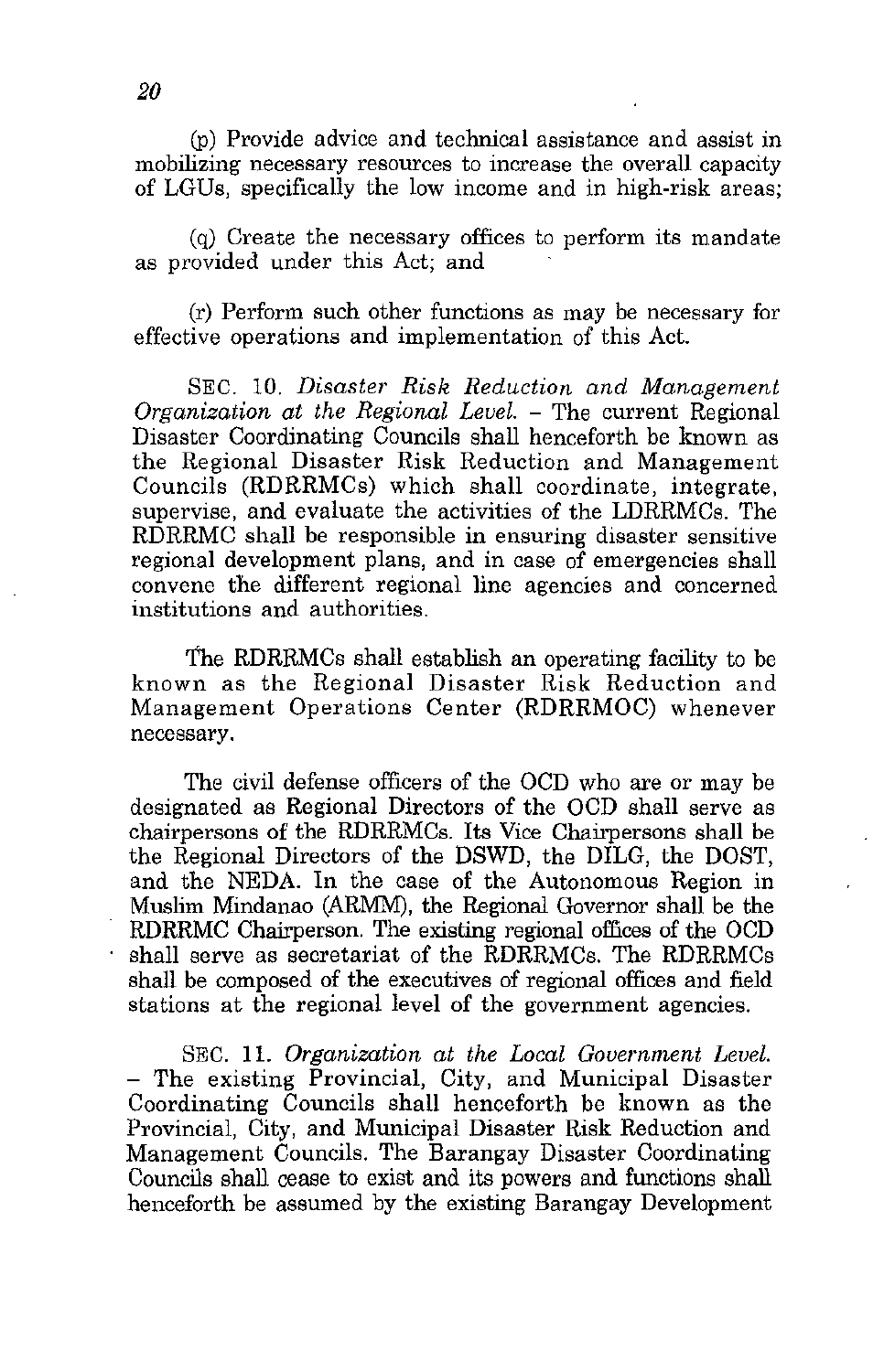Councils (BDCs) which shall serve as the LDRRMCs m every barangay.

(a) Composition: The LDRRMC shall be composed of, but not limited to, the following:

 $(1)$  The Local Chief Executives, Chairperson;

(2) The Local Plannmg and Development Officer, member;

(3) The Head of the LDRRMO, member;

(4) The Head of the Local Social Welfare and Development Office, member;

(5) The Head of the Local Health Office, member;

(6) The Head of the Local Agriculture Office, member;

(7) The Head of the Gender and Development Office, **member;** 

(8) The Head of the Local Engineering Office, member;

(9) The Head of the Local Veterinary Office, member;

(10) The Head of the Local Budget Office, member;

(11) The Division Head/Superintendent of Schools of the DepED, member;

(12) The highest-ranking officer of the Armed Forces of the Philippines (AFP) assigned in the area, member;

 $(13)$  The Provincial Director/City/Mumcipal Chef of the Philippine National Police (PNP), member;

(14) The Provincial Director/City/ Municipal Fire Marshall of the Bureau of Fire Protection (BFP), member;

(15) The PresIdent of the Association of Barangay Captains (ABC), member;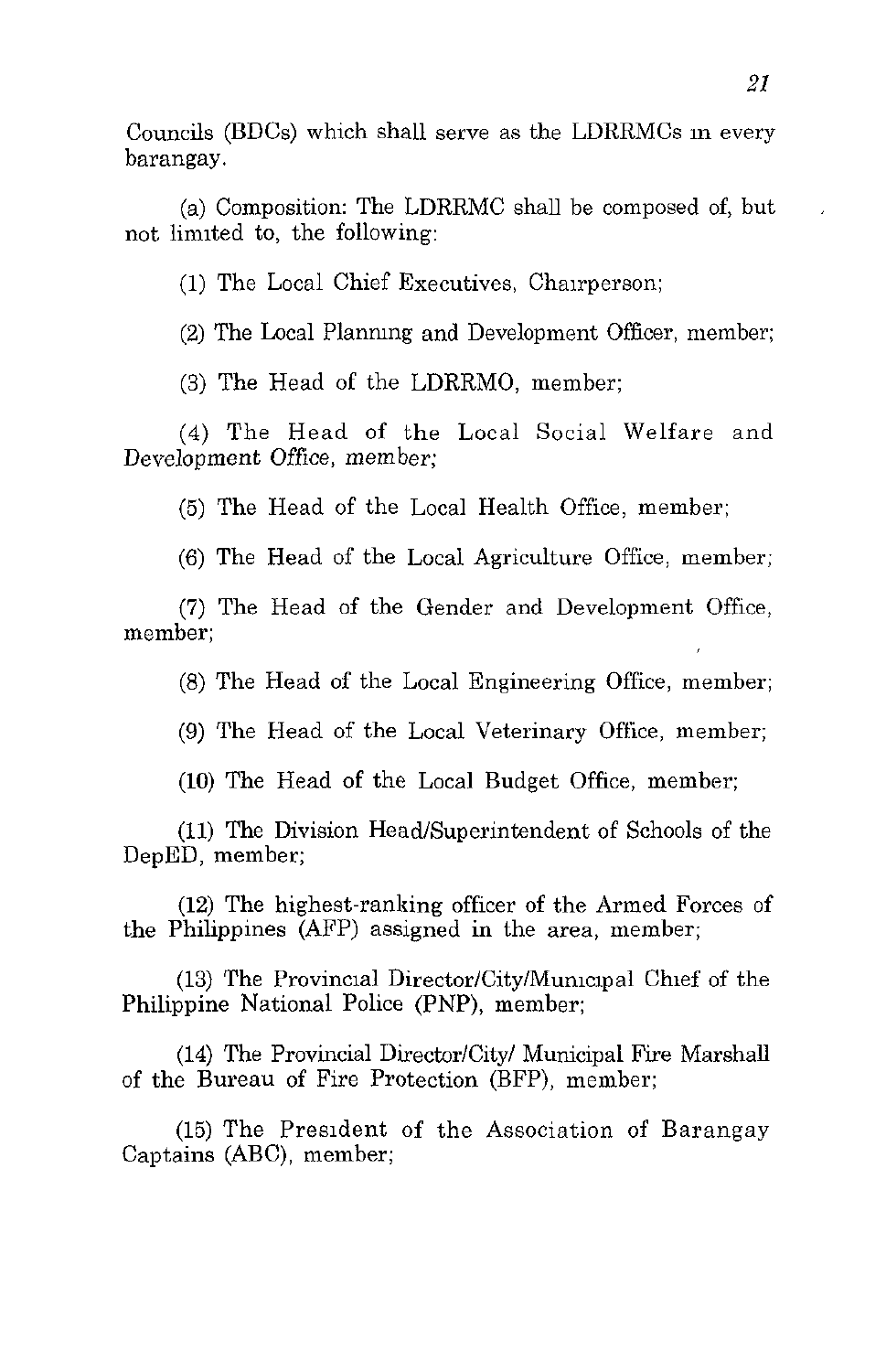(16) The Philippine National Red Cross (PNRC), member;

(17) Four (4) accredited CSOs, members; and

(18) One (1) private sector representative, member.

(b) The LDRRMCs shall have the following functions:

(1) Approve, monitor and evaluate the implementation of the LDRRMPs and regularly review and test the plan consistent with other national and local planning programs;

(2) Ensure the integration of disaster risk reduction and climate change adaptation into local development plans, programs and budgets as a strategy in sustainable development and poverty reduction;

(3) Recommend the implementation of forced or preemptive evacuation of local residents, if necessary; and

(4) Convene the local couneil once every three (3) months **or as necessary.** 

SEC. 12. *Local Disaster Risk Reduction and Management Office (LDRRMO).* - (a) There shall be established an LDRRMO in every province, city and municipality, and a Barangay Disaster Risk Reduction and Management Committee (BDRRMC) in every ·barangay which shall be responsible for setting the direction, development, implementation and coordination of disaster risk management programs within their territorial jurisdiction.

(b) The LDRRMO shall be under the office of the governor, city or municipal mayor, and the punong barangay in case of the BDRRMC. The LDRRMOs shall be initially organized and composed of a DRRMO to be assisted by three (3) staff responsible for: (1) administration and training; (2) research and planning; and (3) operations and warning. The LDRRMOs and the BDRRMCs shall organize, train and directly supervise the local emergency response teams and the ACDVs.

(c) The provincial, city and municipal DRRMOs or BDRRMCs shall perform the following functions with.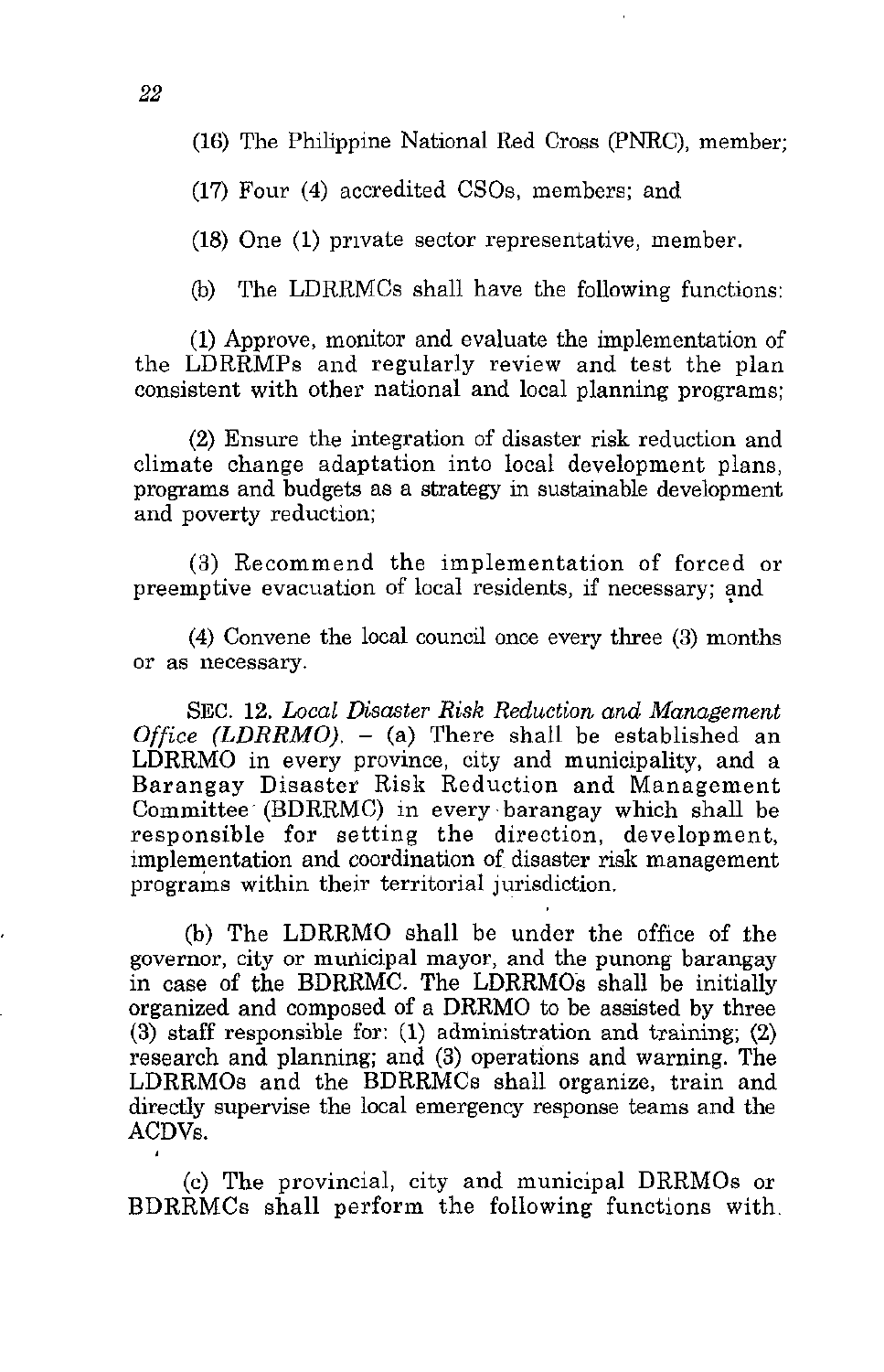impartiality gIven the emerging challenges brought by disasters of our times:

(1) Design, program, and coordinate disaster r1sk reduction and management activities consistent with the National Council's standards and guidehnes;

(2) Facilitate and support risk assessments and contingency planning activities at the local level;

(3) Consolidate local disaster nsk information which includes natural hazards, vulnerabilities, and climate change risks, and maintain a local risk map;

(4) Organize and conduct training, orientation, and knowledge management activities on disaster risk reduction and management at the local level;

(5) Operate a multl-hazard early warnmg system, linked to disaster risk reduction to provide accurate and timely advice **to national or local emergency response organizations and to**  the general public, through diverse mass media, particularly radio, landline communications, and technologies for **communication within rural communities;** 

 $(6)$  Formulate and implement a comprehensive and integrated LDRRMP in accordance with the national, regional and provincial framework, and policies on disaster risk reduction in close coordination with the local development councils (LDCs);

(7) Prepare and submit to the local sanggunian through the LDRRMC and the LDC the annual LDRRMO Plan and budget, the proposed programming of the LDRRMF, other dedicated disaster risk reduction and management resources, and other regular funding *source/s* and budgetary support of the LDRRMO/BDRRMC;

(8) Conduct contmuous disaster momtoring and mobilize instrumentalities and entities of the LGUs, CSOs, private groups and organized volunteers, to utilize their facilities and resources for the protection and preservation of life and properties during emergencies in accordance with existmg policies and procedures;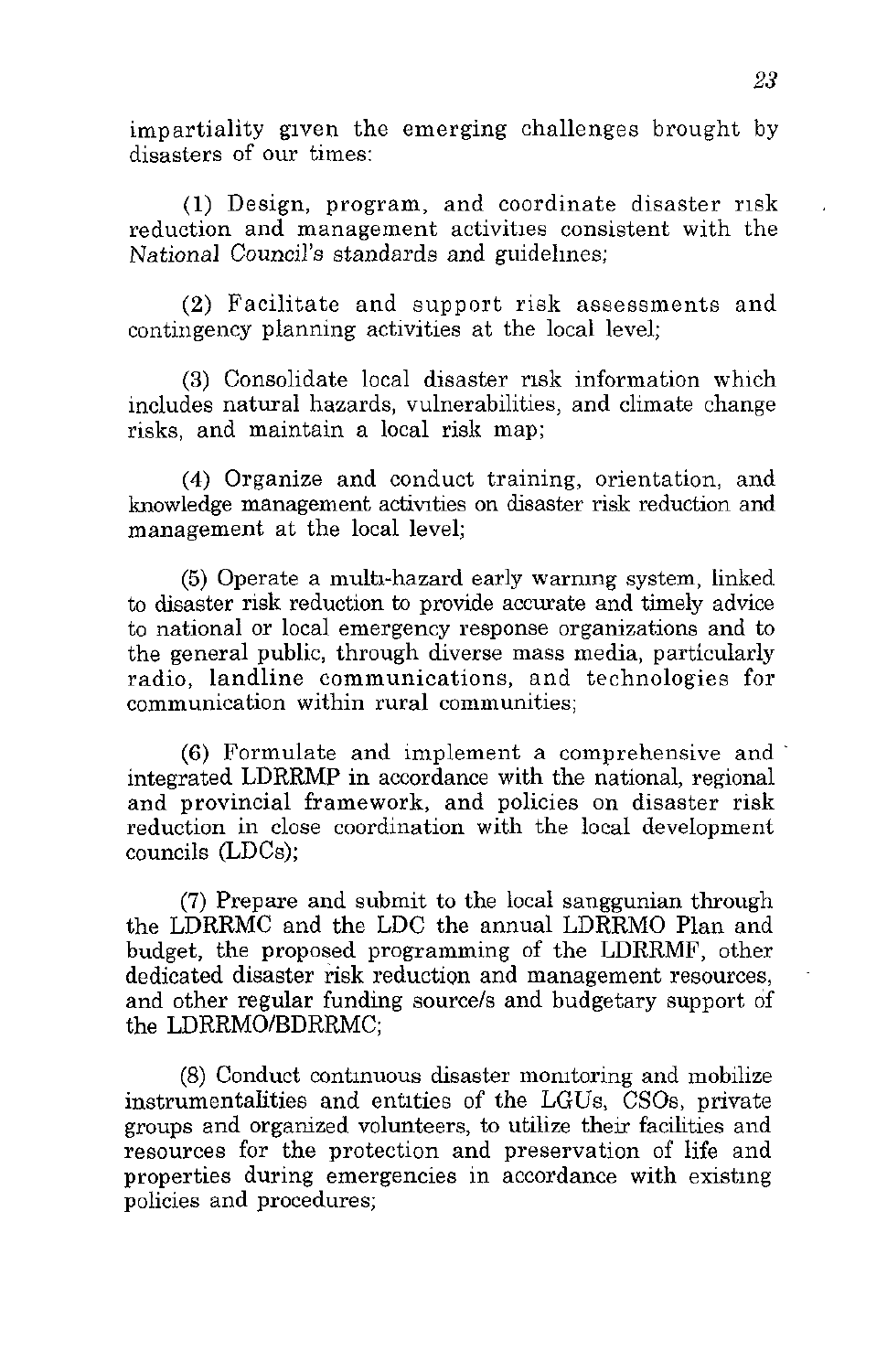(9) Identify, assess and manage the hazards. vulnerabilities and risks that may occur in their locality;

(10) Disseminate information and raise public awareness about those hazards. vulnerabilities and risks, their nature, effects, early warning signs and counter~measures;

(l1) Identify and implement cost-effective risk reduction **measures/strategies;** 

(12) Maintain a database of human resource, equipment, directories, and location of critical infrastructures and their capacities such as hospitals and evacuation centers;

(13) Develop, strengthen and operationahze mechanisms for partnership or networking with the private sector, CSOs, and volunteer groups;

(14) Take all necessary steps on a continuing basis to maintain, provide, or arrange the provision of, or to otherwise make available, suitably-trained and competent personnel for effective civil defense and disaster risk reduction and **management in its area;** 

(15) Organize, train, equip and supervise the local emergency response teams and the  $ACD\bar{V}s$ , ensuring that humanitarian aid workers are equipped with basic skills to assist mothers to breastfeed;

(16) Respond to and manage the adverse effects of emergencies and carry out recovery activities in the affected area, ensuring that there is an efficient mechanism for immediate delivery of food, shelter and medical supplies for women and children, endeavor to create a special place where internally-displaced mothers can find help with breastfeeding, feed and care for their babies and give support to each other;

(17) Within its area, promote and raise public awareness of and compliance with this Act and legislative provisions relevant to the purpose of this Act;

(18) Serve as the secretariat and executive arm of the LDRRMC;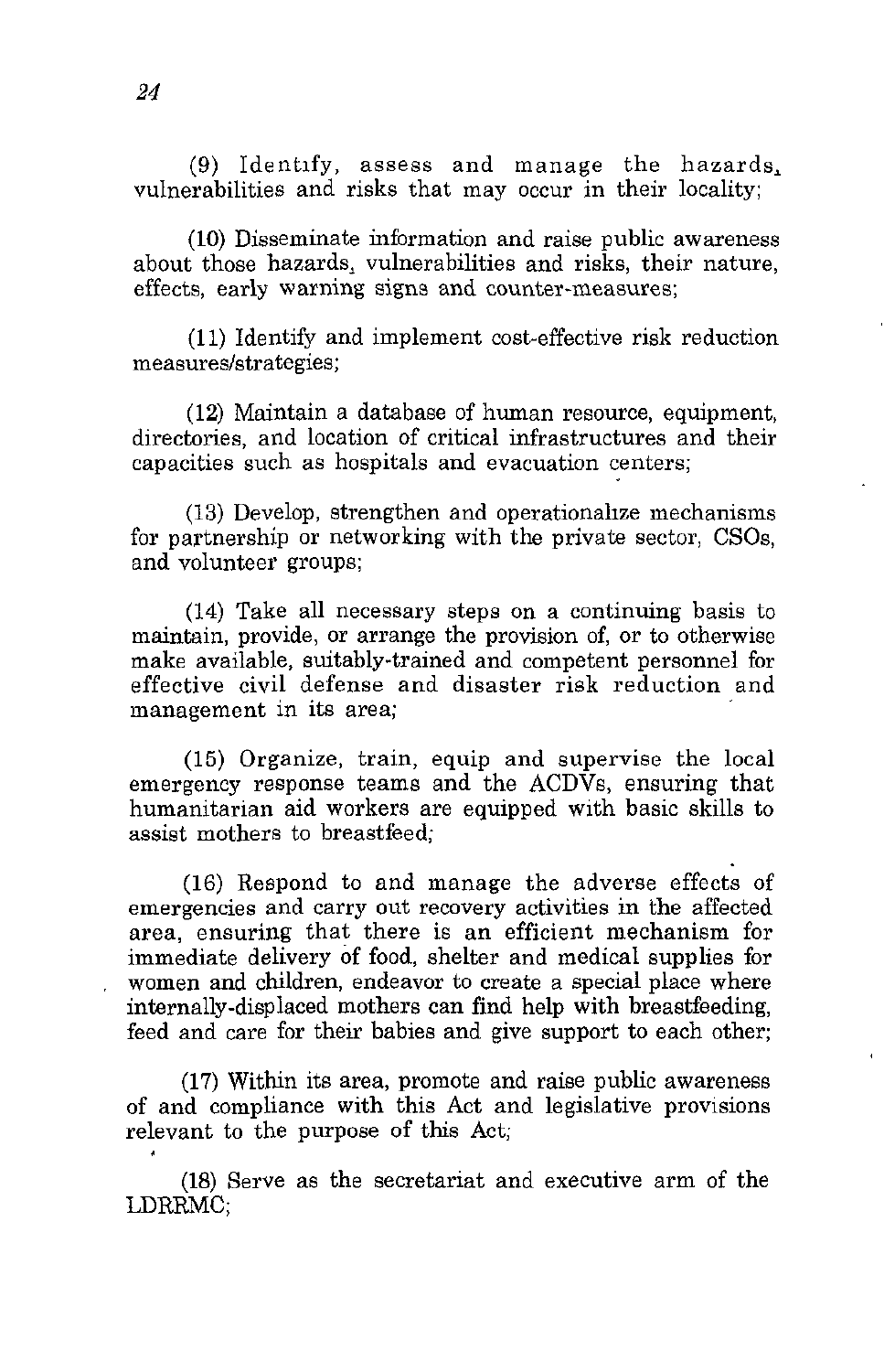(19) Coordinate other disaster risk reduction and **management activities;** 

(20) Establish linkage/network with other LGUs for disaster risk reduction and emergency response purposes;

(21) Recommend through the LDRRMC the enactment of local ordinances consistent with the requirements of this Act;

(22) Implement policies, approved plans and programs of the LDRRMC consistent with the policies and guidelines laid down in this Act;

 $(23)$  Establish a Provincial/City/Municipal/Barangay Disaster Risk Reduction and Management Operations Center;

(24) Prepare and submit, through the LDRRMC and the LDC, the report on the utilization of the LDRRMF and other dedicated disaster risk reduction and management resources to the local Commission on Audit (COA), copy furnished the regional director of the OCD and the Local Govetnment Operations Officer of the DILG; and

(25) Act on other matters that may be authorized by the LDRRMC.

(d) The BDRRMC shall be a regular committee of the existing BDC and shall be subject thereto. The punong barangay shall facilitate and ensure the participation of at least two (2) CSO representatives from existing and active community-based people's organizations representing the most vulnerable and marginalized groups in the barangay.

SEC. 13. *Accreditation, Mobilization, and Protection of Disaster Volunteers and National Service Reserve Corps, CSOs*  and the Private Sector. – The government agencies, CSOs, private sector and LGUs may mobilize individuals or orgamzed volunteers to augment their respective personnel complement and logistical requirements in the delivery of disaster risk reduction programs and activities. The agencies, CSOs, private sector, and LGUs concerned shall take full responsibility for the enhancement, welfare and protection of volunteers, and shall submit the list of volunteers to the OCD, through the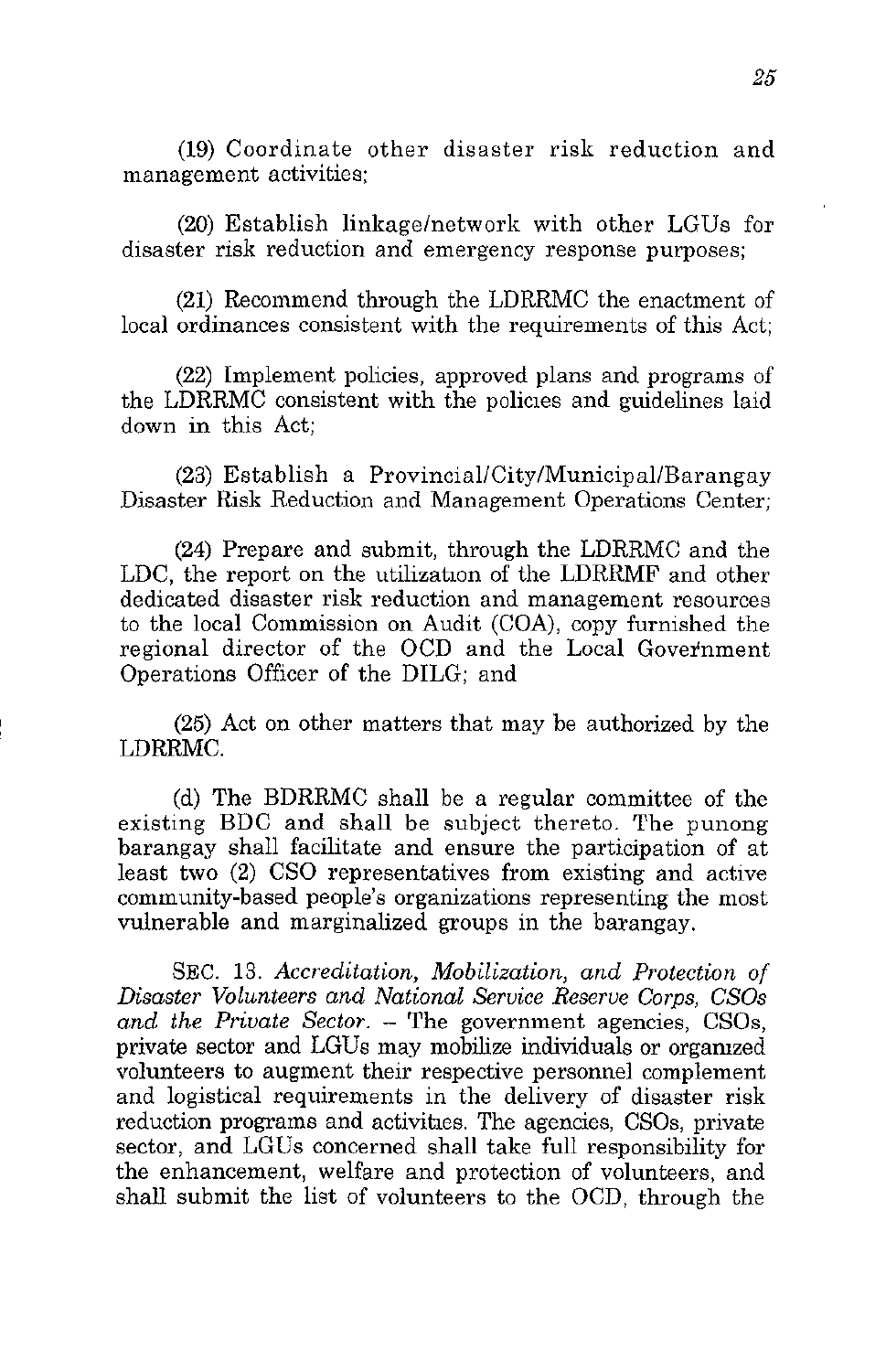LDRRMOs, for accreditation and inclusion in the database of community disaster volunteers.

A national roster of ACDVs, National Service Reserve Corps, CSOs and the private sector shall be maintained by the OCD through the LDRRMOs. Accreditation shall be done at the municipal or city level.

Mobilization of volunteers shall be in accordance with the guidelines to be formulated by the NDRRMC consistent with the provisions of this Act. Any volunteer who incurs death or injury while engaged in any of the activities defined under this Act shall be entitled to compensatory benefits and individual personnel accident insurance as may be defined under the guidelines.

SEC. 14. *Integration of Disaster Risk Reduction Education into the School Curricula and Sangguniang Kabataan (SK) Program and Mandatory Training for the Public Sector Employees.* - The DepED, the CHED, the Technical Education and Skills Development Authority (TESDA), in coordination with the OCD, the National Youth Commission (NYC), the DOST, the DENR, the DILG-BFP, the DOH, the DSWD and other relevant agencies, shall integrate disaster risk reduction and management education in the school curricula of secondary and tertiary level of education, including the' National Service Training Program (NSTP), whether private or public, including formal and nonformal, technicalvocational, indigenous learning, and out-of-school youth courses and programs.

The NDRRMC, the RDRRMCs, the LDRRMCs, the LDRRMOs, the BDRRMCs and the SK councils shall encourage community, specifically the youth, participation in disaster risk reduction and management activities, such as organizing quick response groups, particularly in identified disaster-prone areas, as well as the inclusion of disaster risk reduction and management programs as part of the SK programs and projects.

The public sector employees shall be trained in emergency response and preparedness. The training is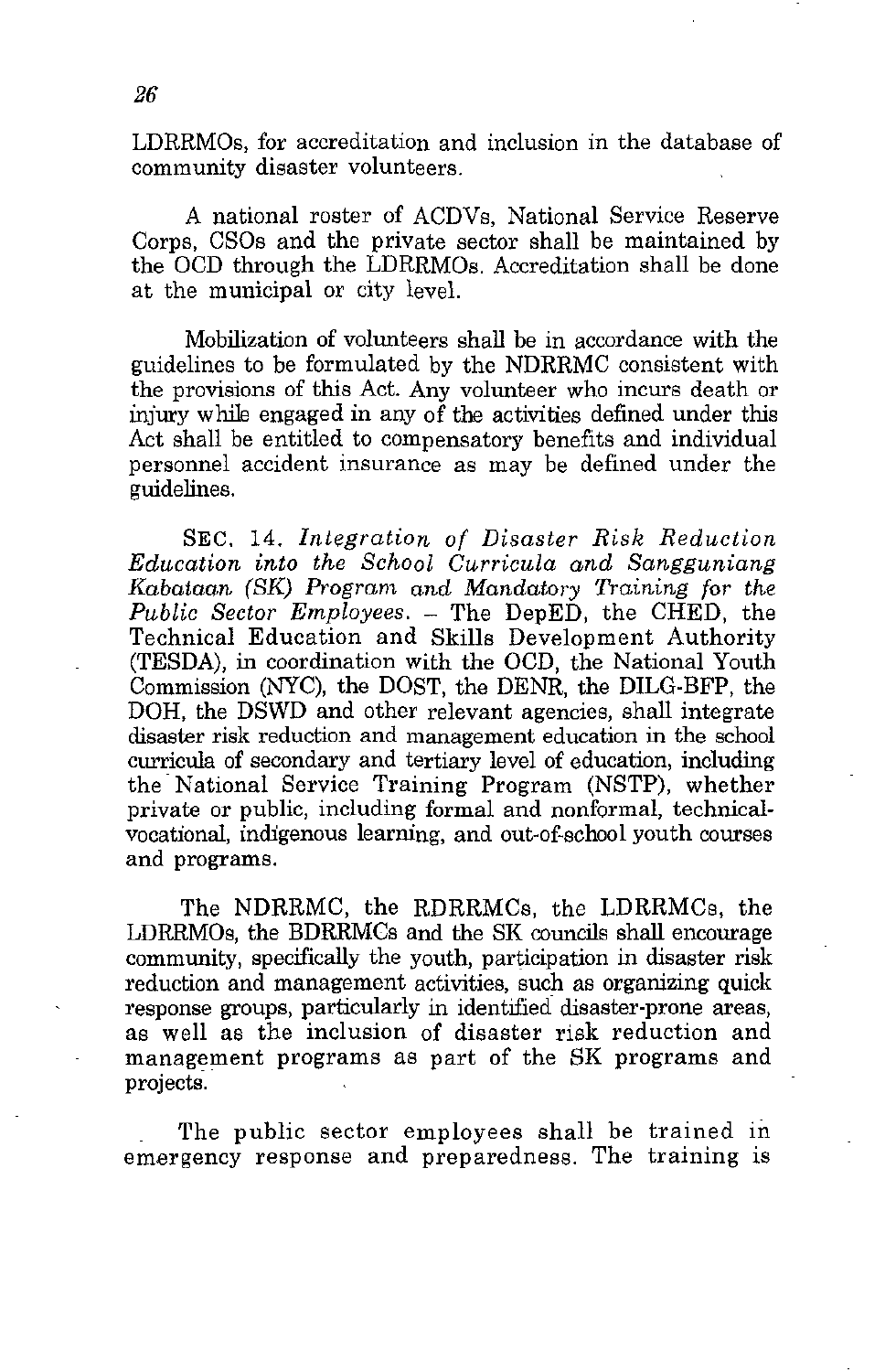mandatory for such employees to comply with the provisions of this Act.

SEC. 15. *Coordination During Emergencies.* – The LDRRMCs shall take the lead in preparmg for, respondmg to, and recovering from the effects of any disaster based on the following criteria:

(a) The BDC, if a barangay is affected;

(b) The city/municipal DRRMCs, If two (2) or more barangays are affected;

(c) The provincial DRRMC, if two  $(2)$  or more cities/ municipalities are affected;

(d) The regional DRRMC, if two (2) or more provinces are affected; and

(e) The NDRRMC, if two (2) or more regions are affected.

The NDRRMC and intermediary LDRRMCs shall' always act as support to LGUs which have the primary responsibility as first disaster responders. Private sector and civil society groups shall work in accordance with the coordination mechanism and policies set by the NDRRMC and concerned LDRRMCs.

SEC. 16. *Declaration of State of Calamity.* – The National Council shall recommend to the President of the Philippines the declaration of a cluster of barangays, municipalities, cities, provinces, and regions under a state of calamity, and the lifting thereof, based on the criteria set by the National Council. The President's declaration may warrant international **humanitarian assistance as deemed necessary.** 

The declaration and lifting of the state of calamity may also be issued by the local sanggunian, upon the recommendation of the LDRRMC, based on the results of the damage assessment and needs analysis.

SEC. 17. *Remedial Measures.* – The declaration of a state of calamity shall make mandatory the Immediate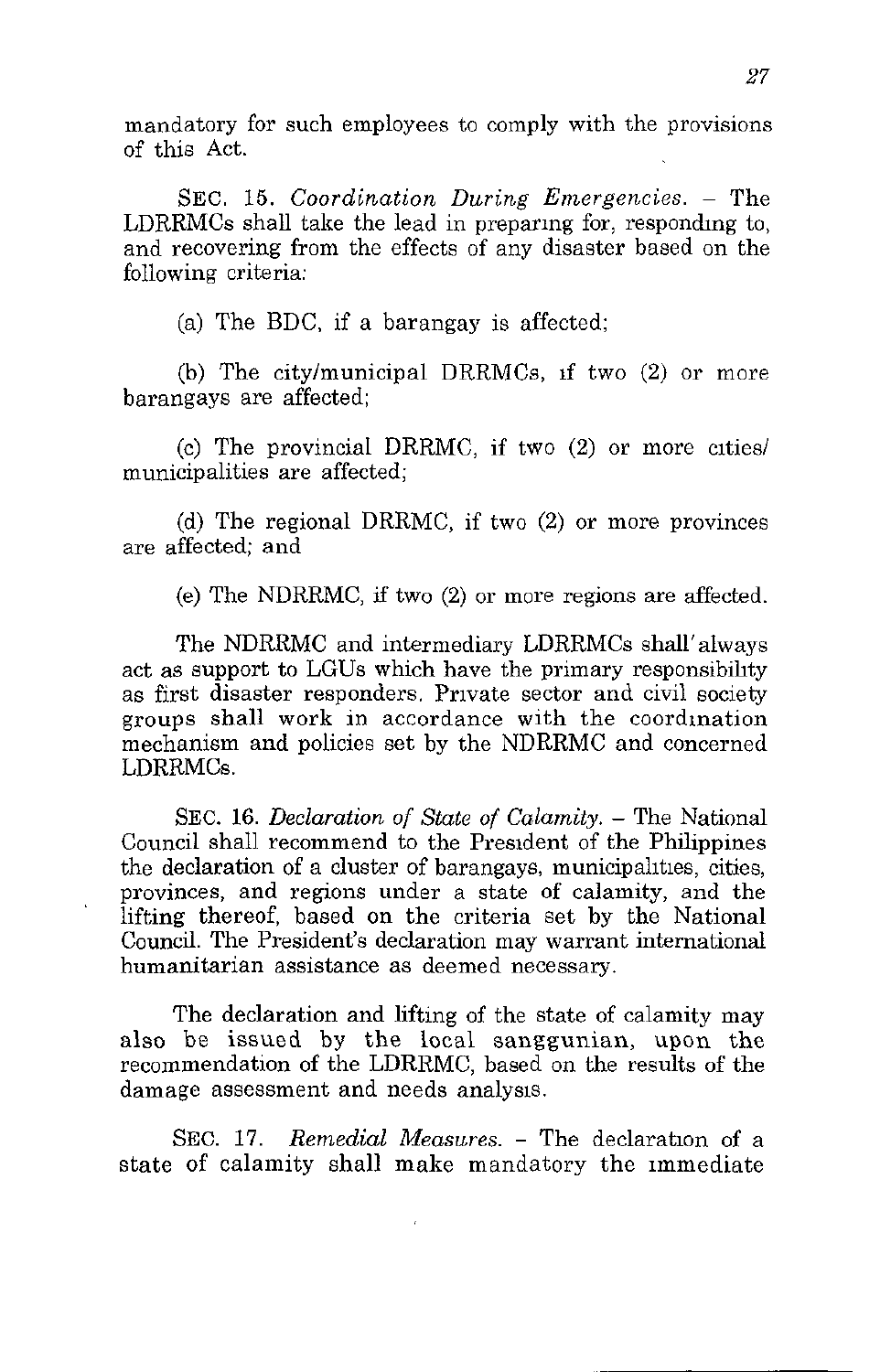undertaking of the following remedial measures by the member-agencies concerned as defined in this Act:

(a) Imposition of price ceiling on basic necessities and prime commodities by the President upon the recommendation of the implementing agency as provided for under Republic Act No. 7581, otherwise known as the "Price Act", or the National Price Coordinating Council;

(b) Monitoring, prevention and control by the Local Price Coordination Council of overpricing/profiteering and hoarding of prime commodities, medicines and petroleum products;

(c) Programming/reprogramming of funds for the repair and safety upgrading of public infrastructures and facilities; and

(d) Granting of no-interest loans by government financing or lending institutions to the most affected section of the population through their cooperatives or people's organizations.

SEC. 18. *Mechanism for International Humanitarian*  Assistance.  $-$  (a) The importation and donation of food, clothing, medicine and equipment for relief and recovery and other disaster management and recovery-related supplies is hereby authorized in accordance with Section 105 of the Tariff and Customs Code of the Philippines, as amended, and the prevailing provisions of the General Appropriations Act covering national internal revenue taxes and import duties of national and local government agencies; and

(b) Importations and donations under this section shall be considered as importation by and/or donation to the NDRRMC, subject to the approval of the Office of the President.

SEC. 19. *Prohibited Acts.* - Any person, group or corporation who commits any of the following prohibited acts shall be held liable and be subjected to the penalties as prescribed in Section 20 of this Act:

, (a) Dereliction of duties which leads to destruction, loss of lives, critical damage of facilities and misuse of funds;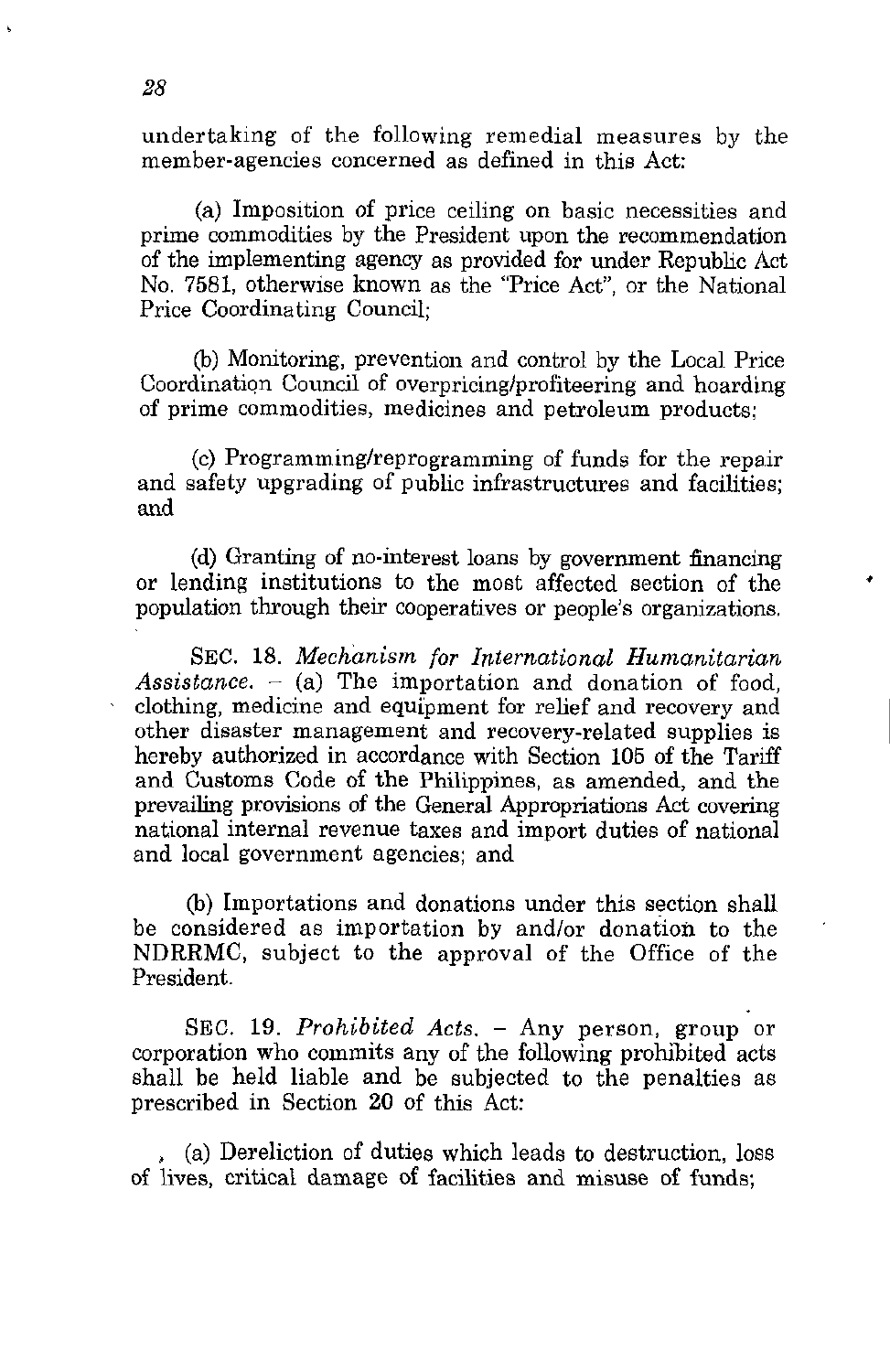(b) Preventing the entry and distribution of relief goods m disaster-stricken areas, including appropnate technology, tools, equipment, accessories, disaster teams/experts;

(c) Buying, for consumption or resale, from disaster rehef agencies any relief goods, equipment or other aid commodities which are intended for distribution to disaster affected **communities;** 

(d) Buying, for consumption or resale, from the recipient disaster affected persons any relief goods, equipment or other aid commodities received by them;

(e) Selling of relief goods, equipment or other aId commodities which are intended for distribution to disaster **victims;** 

(f) Forcibly seizing relief goods, equipment or other aid commodities intended for or consigned to a specific group of victims or rehef agency;

(g) Divertmg or misdelivery of relief goods, equipment or other aid commodities to persons other than the rightful **recipient or conSIgnee;** 

(h) Accepting, possessing, using or disposmg relief goods, equipment or other aid commodities not mtended for nor consigned to him/her;

(i) Misrepresentmg the source of relief goods, equipment or other aid commodities by:

(1) Either covermg, replacing or defacing the labels of the containers to make it appear that the goods, equipment or other aid commodities came from another agency or persons;

(2) Repacking the goods, equipment or other aid commodities into containers with different markings to make it appear that the goods came from another agency or persons or was released upon the instance of a particular agency or **persons;**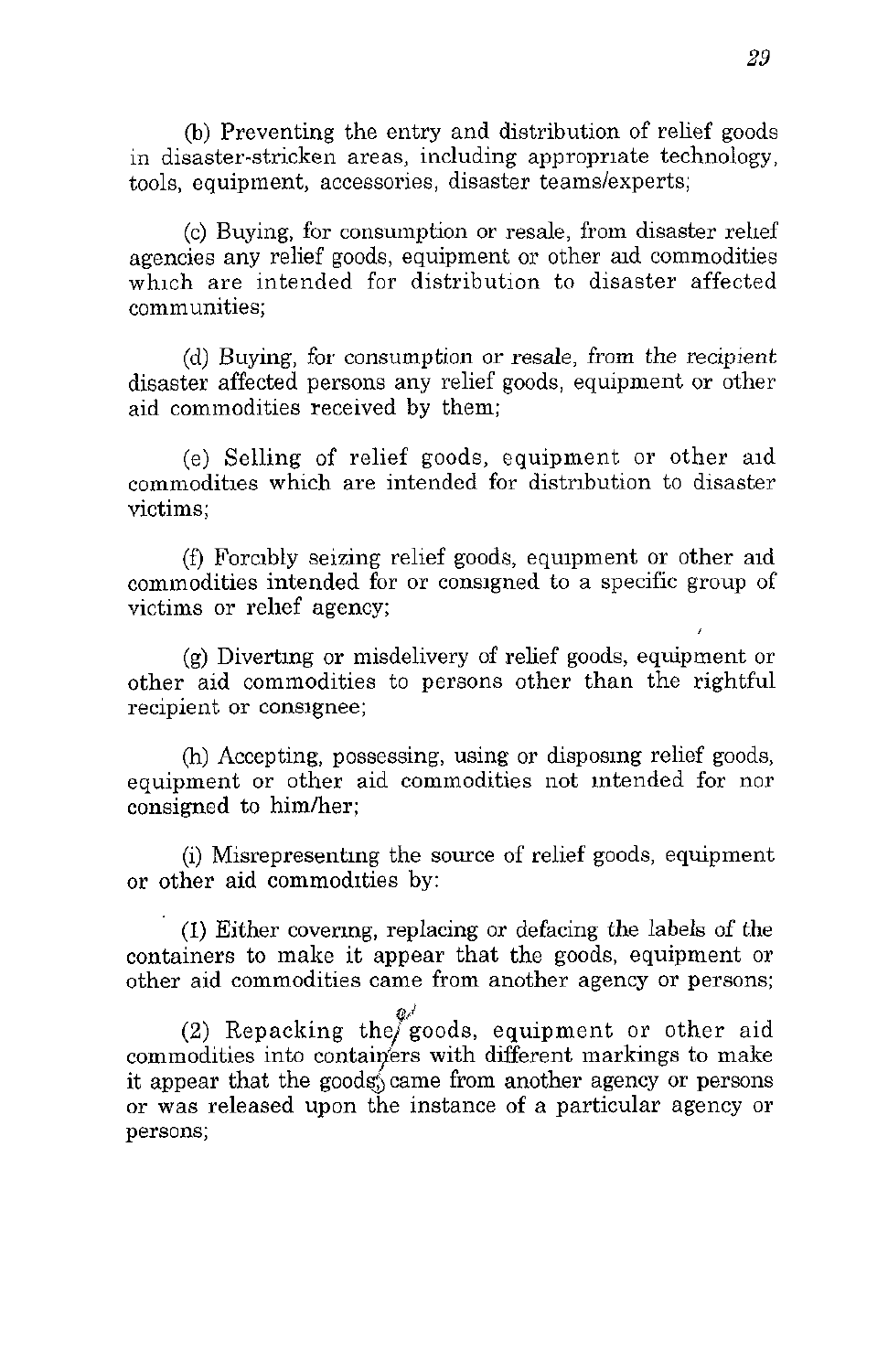$(3)$  Making false verbal claim that the goods, equipment or other aid commodity in its untampered original containers actually came from another agency or persons or was released upon the instance of a particular agency or persons;

0) Substituting or replacmg relief goods, equipment or other aid commodities with the same items or inferior/cheaper quality;

(k) Illegal sohcitations by persons or organizations representing others as defined in the standards and guidelines set by the NDRRMC;

(1) Deliberate use of false or inflated data in support of the request for funding, relief goods, equipment or other aid commodities for emergency assistance or livelihood projects; and

(m) Tampering with or stealing hazard monitoring and disaster preparedness equipment and paraphernalia.

SEC. 20. *Penal Clause.* - Any individual, corporation, partnership, association, or other juridical entity that commits any of the prohibited acts provided for in Section 19 of this Act shall be prosecuted and upon conviction shall suffer a fine of not less than Fifty thousand pesos (Php50,000.OO) or any amount not to exceed Five hundred thousand pesos (php500,OOO.OO) or imprisonment of not less than six (6) years and one (1) day or more than twelve (12) years, or both, at the discretion of the court, including perpetual disqualification from public office if the offender is a public officer, and confiscation or forfeiture in favor of the government of the objects and the instrumentalities used in committing any of herein prohibited acts.

If the offender is a corporation, partnership or association, or other juridical entity, the penalty shall be imposed upon the officer or officers of the corporation, partnership, association or entity responsible for the violation without prejudice to the cancellation or revocation of these entities' license or accreditation issued to them by any licensing or accredited body of the government. If such offender is an alien, he or she shall, in ·addition to the penalties prescribed in this Act, be deported without further proceedings after service of the sentence.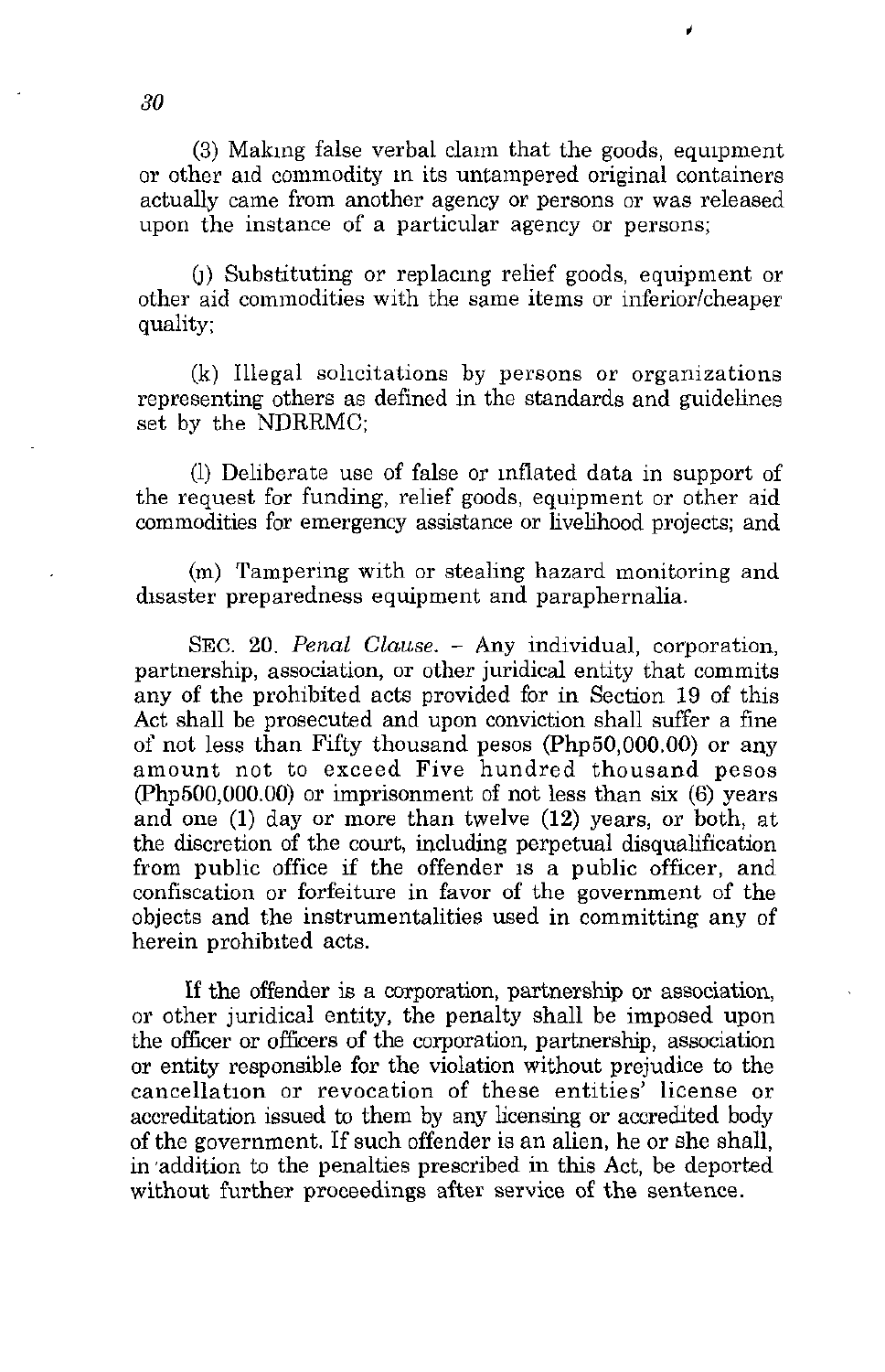However, the prosecution for offenses set forth in Section **19** of this Act shall be without prejudice to any liability for violation of Republic Act No. 3185, as amended, otherwise known as the Revised Penal Code, and other civil liabilities.

SEC. 21. *Local Disaster Risk Reduction and Management Fund (LDRRMF).* - The present Local Calamity Fund shall henceforth be known as the Local Disaster Risk Reduction and Management Fund (LDRRMF). Not less than five percent (5%) of the estimated revenue from regular sources shall be set aside as the LDRRMF to support disaster risk management activities such as, but not limited to, pre-disaster preparedness programs including training, purchasing life-saving rescue equipment, supplies and medicines, for post-disaster activities, and for the payment of premiums on calamity insurance. The LDRRMC shall monitor and evaluate the use and disbursement of the LDRRMF based on the LDRRMP as incorporated in the local development plans and annual work and financial plan. Upon the recommendation of the LDRRMO and approval of the sanggunian concerned, the LDRRMC may transfer the said fund to support disaster risk reduction work of other LDRRMCs which are declared under state of calamity.

Of the amount appropriated for LDRRMF, thirty percent (30%) shall be allocated as Quick Response Fund (QRF) or stand-by fund for relief and recovery programs in order that **situation and living conditions of people In communities or**  areas stricken by disasters, calamities, epidemics, or complex emergencies, may be normalized as quickly as possible.

Unexpended LDRRMF shall accrue to a special trust fund solely for the purpose of supporting disaster risk reduction and management activities of the LDRRMCs within the next five (5) years. Any such amount still not fully utilized after five (5) years shall revert back to the general fund and will be available for other social services to be identified by the local sanggunian.

SEC. 22. National Disaster Risk Reduction and *Management Fund.* - (a) The present Calamity Fund appropriated under the annual General Appropriations Act shall henceforth be known as the National Disaster Risk Reduction and Management Fund (NDRRM Fund) and it shall be used for disaster risk reduction or mitigation, prevention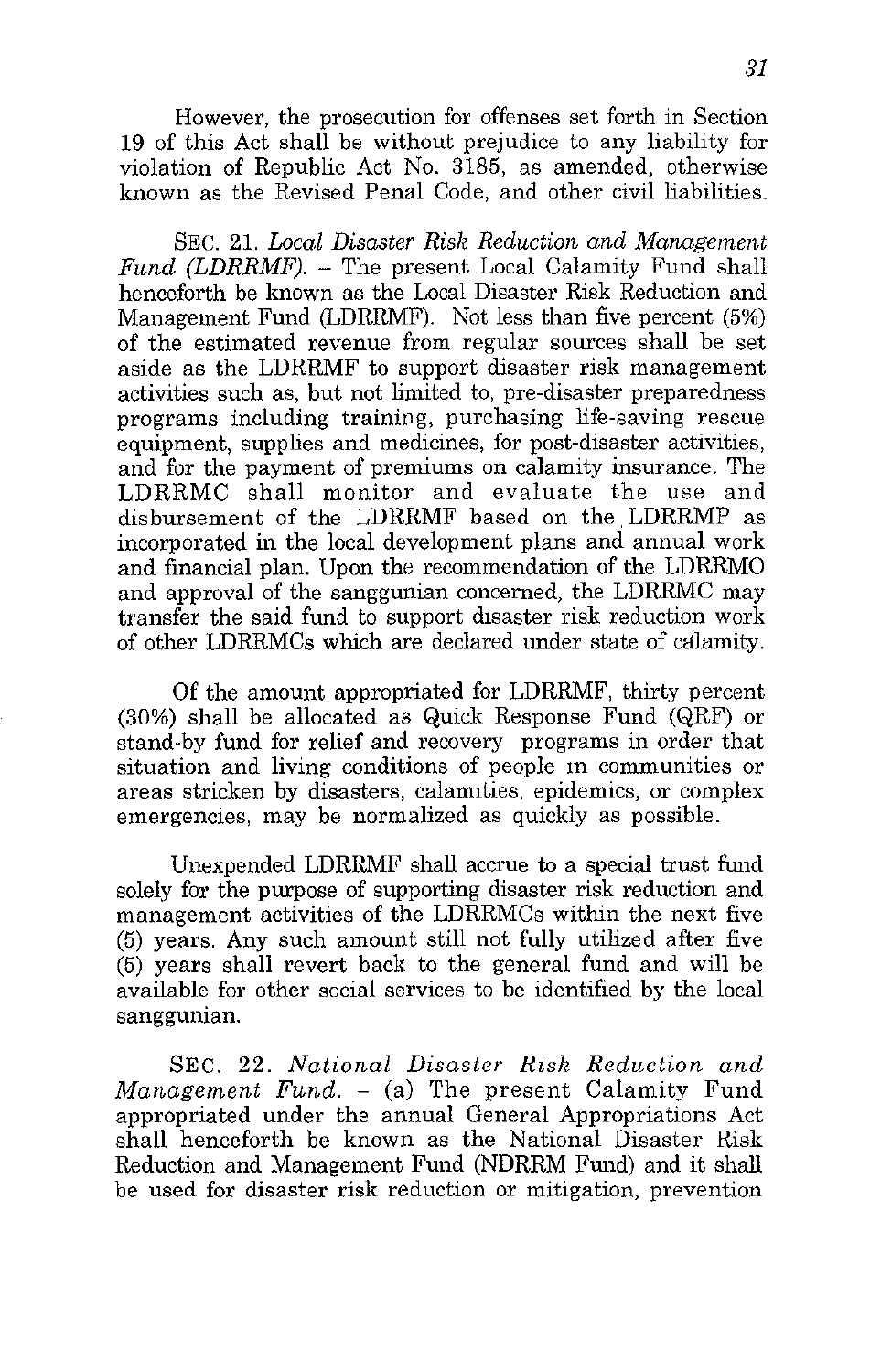and preparedness activities such as<sub>a</sub>but not limited to training of personnel, procurement of equipment, and capital expenditures. It can also be utilized for relief, recovery, **reconstruction and other work or services in connection with**  natural or human-induced calamities which may occur during the budget year or those that occurred in the past two (2) years from the budget year.

(b) The specific amount of the NDRRM Fund and the appropriate recipient agencies and/or LGUs shall be determined upon approval of the President of the Philippines in accordance with the favorable recommendation of the NDRRMC.

(c) Of the amount appropriated for the NDRRM Fund, thirty percent (30%) shall be allocated as Quick Response Fund (QRF) or stand-by fund for relief and recovery programs in order that situation and living conditions of people in communities or areas stricken by disasters, calamities, epidemics, or complex emergencies, may be normalized as quickly as possible.

(d) All departments/agencies and LGUs that are allocated with DRRM fund shall submit to the NDRRMC their monthly statements on the utilization of DRRM funds and make an accounting thereof in accordance with existing accounting and auditing rules.

(e) All departments, bureaus, offices and agencies of the government are hereby authorized to use a portion of their appropriations to implement projects designed to address DRRM activities in accordance with the guidelines to be issued by the NDRRMC in coordination with the DBM.

SEC. 23. *Funding of the OCD*. - As lead agency to carry out the provisions of this Act, the OCD shall be allocated a budget of One billion pesos (Phpl,OOO,OOO,OOO.OO) revolving fund starting from the effectivity of this Act.

SEC. 24. *Annual Report.* - The National Council, through the OCD, shall submit to the Office of the President, the Senate and the House of Representatives, within the first quarter of the succeeding year, an annual report relating to the progress of the implementation of the NDRRMP.

4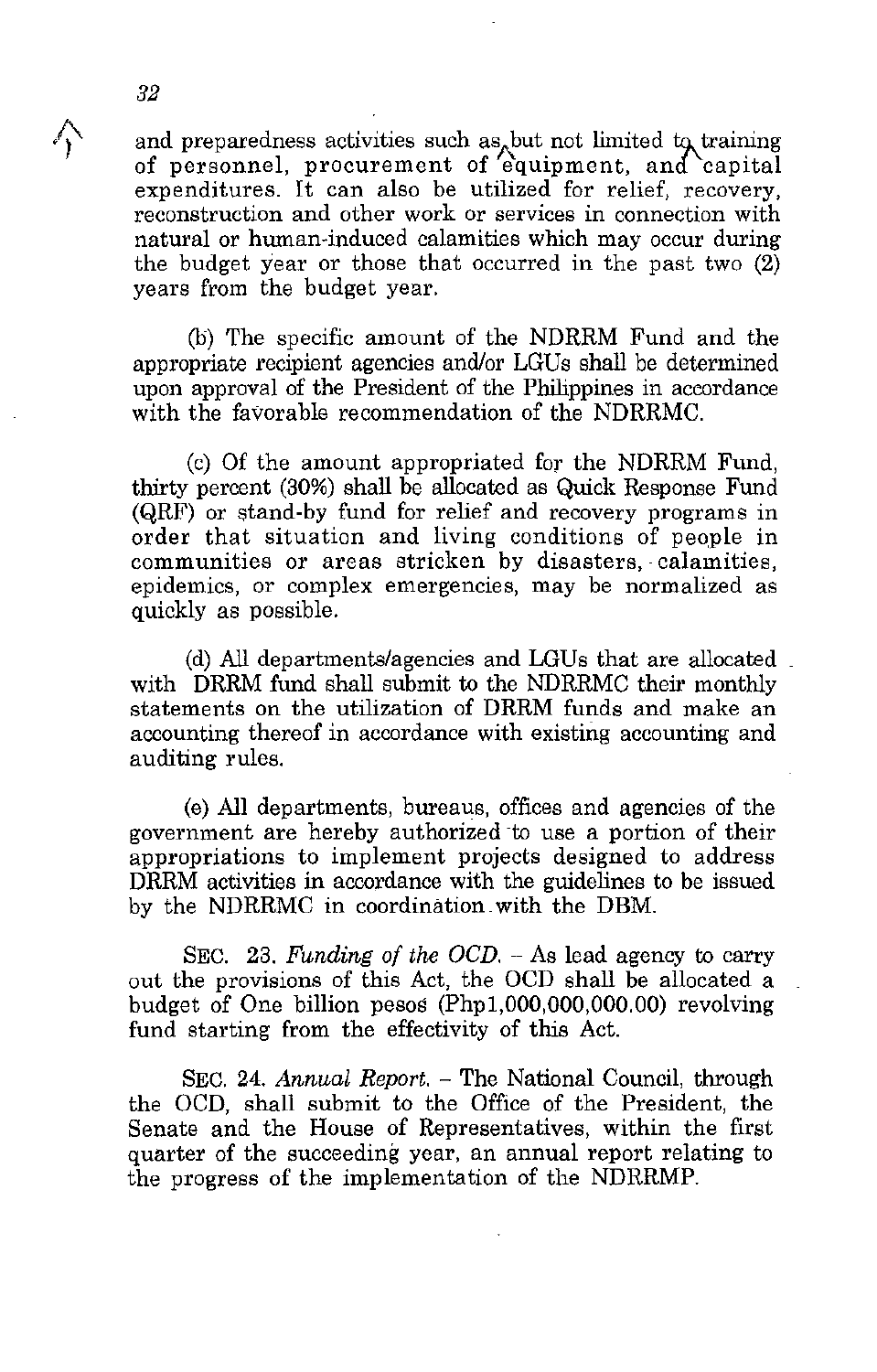SEC. 25. *Implementing Rules and Regulations.* - The NDRRMC, through its Chairperson, shall issue the necessary rules and regulations for the effective implementation of this Act within ninety (90) days after approval of this Act. The OCD. in consultation with key stakeholders. shall take the lead in the preparation of the implementing rules and regulations with the active involvement of the technical management group of the NDRRMC.

SEC. 26. *Congressional Oversight Committee.* - There is hereby created a Congressional Oversight Committee to monitor and oversee the implementation of the provisions of this Act. The Committee shall be composed of six (6) members from the Senate and six (6) members from the House of Representatives with the Chairpersons of the Committees on National Defense and Security of both the Senate and the House of Representatives as joint Chairpersons of this Committee. The five (5) other members from each Chamber are to be designated by the Senate President and the Speaker of the House of Representatives. respectively. The minority shall be entitled to pro rata representation but shall have at least two (2) representatives from  $\left( \text{each}^{\prime} \text{ Chamber}\right)$ .

 $\mathsf{F}_{\mathsf{e}}\mathsf{F}$ h

SEC. 27. *Sunset Review.* – Within five (5) years after the effectivity of this Act, or as the need arises, the Congressional Oversight Committee shall conduct a sunset review. For purposes of this Act, the term "sunset review" shall mean a systematic evaluation by the Congressional Oversight Committee of the accomplishments and impact of this Act, as well as the performance and organizational structure of its implementing agencies, for purposes of determining remedial legislation.

SEC. 28. Repealing Clause. - Presidential Decree No. 1566 and all other laws, decrees, executive orders, proclamations and other executive issuances which are inconsistent with or contrary to the provisions of this Act are hereby amended or repealed accordingly.

SEC. 29. *Separability Clause*,  $-$  If any provision of this Act shall be held unconstitutional or invalid, the other provisions not otherWIse affected shall remain m full force and effect.

っ